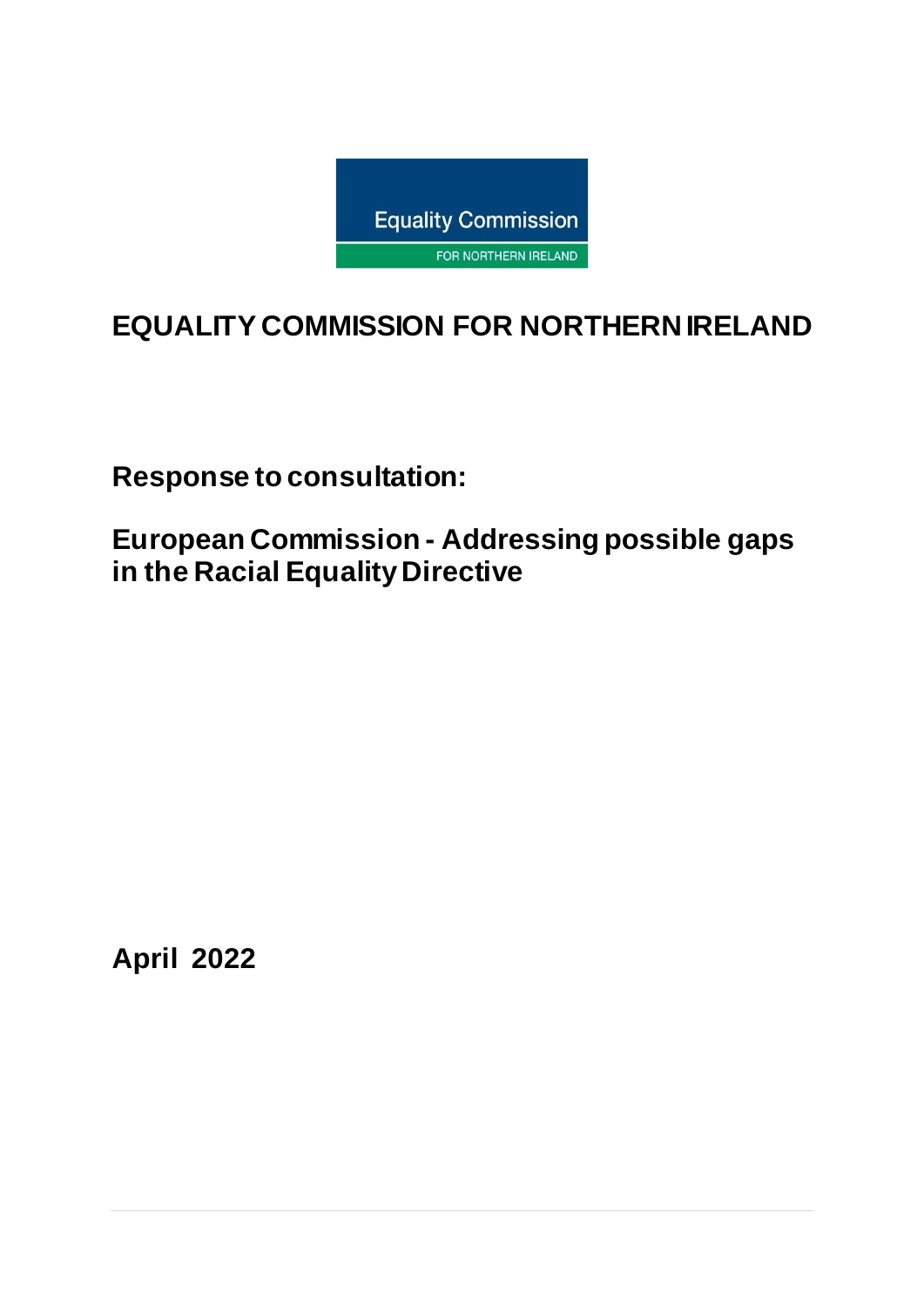### Table of Contents

| 1            |  |  |  |
|--------------|--|--|--|
| $\mathbf{2}$ |  |  |  |
| 3            |  |  |  |
|              |  |  |  |
|              |  |  |  |
|              |  |  |  |
|              |  |  |  |
|              |  |  |  |
| 4            |  |  |  |
| 5            |  |  |  |
| 6            |  |  |  |
|              |  |  |  |
|              |  |  |  |
|              |  |  |  |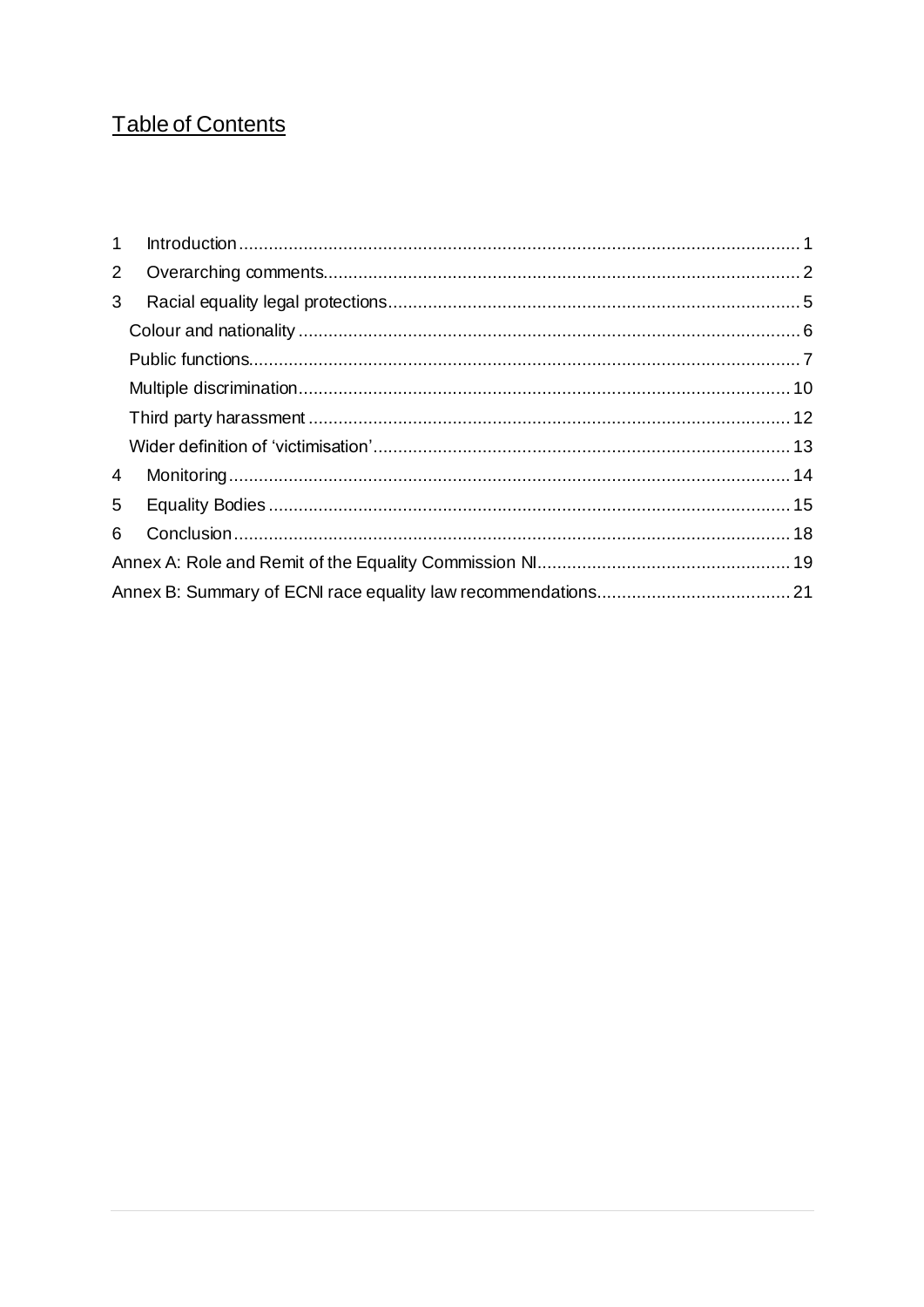### <span id="page-2-0"></span>**1 Introduction**

- 1.1 The Equality Commission for NI (ECNI) welcomes the opportunity to respond to the European Commission's consultation on addressing possible gaps in the Racial Equality Directive<sup>1</sup>.
- 1.2 The Equality Commission for Northern Ireland ('the Equality Commission') is an independent public body established under the Northern Ireland Act 1998. Our role and remit is outlined in Annex A.
- 1.3 The Commission has particular duties under the Race Relations (Northern Ireland) Order 1997, ('RRO 1997') as amended. It has a duty to work to eliminate unlawful racial discrimination and harassment, to promote equality of opportunity, to promote good relations between persons of different racial groups and to keep the working of the legislation under review.
- 1.4 Following the UK's exit from the EU, the UK Government has committed under Article 2 of the Ireland/Northern Ireland Protocol ('the Protocol') to ensuring that certain equality and human rights in Northern Ireland will continue to be upheld after Brexit. Since 1 January 2021, the Equality Commission, together with the Northern Ireland Human Rights Commission, has been given additional powers and responsibilities, as the 'dedicated mechanism', to ensure that the UK Government's commitment under Article 2 of the Protocol is met<sup>2</sup>.
- 1.5 In responding to this consultation, the Commission has set out views relevant to our remit, including the role of Article 2 of the Ireland/Northern Ireland Protocol to the Withdrawal Agreement, legal protections against discrimination, monitoring and equality bodies.

 $\overline{a}$ <sup>1</sup> European Commission (2022[\) Addressing possible gaps in the Racial Equality Directive](https://ec.europa.eu/info/law/better-regulation/have-your-say/initiatives/13178-Addressing-possible-gaps-in-the-Racial-Equality-Directive/public-consultation_en)

<sup>&</sup>lt;sup>2</sup> Schedule 3 of the European Union (Withdrawal Agreement) Act 2020 amended the Northern Ireland Act 1998 to confer these additional powers on the Commission – to monitor, advise, report on and enforce the UK's adherence to its commitment.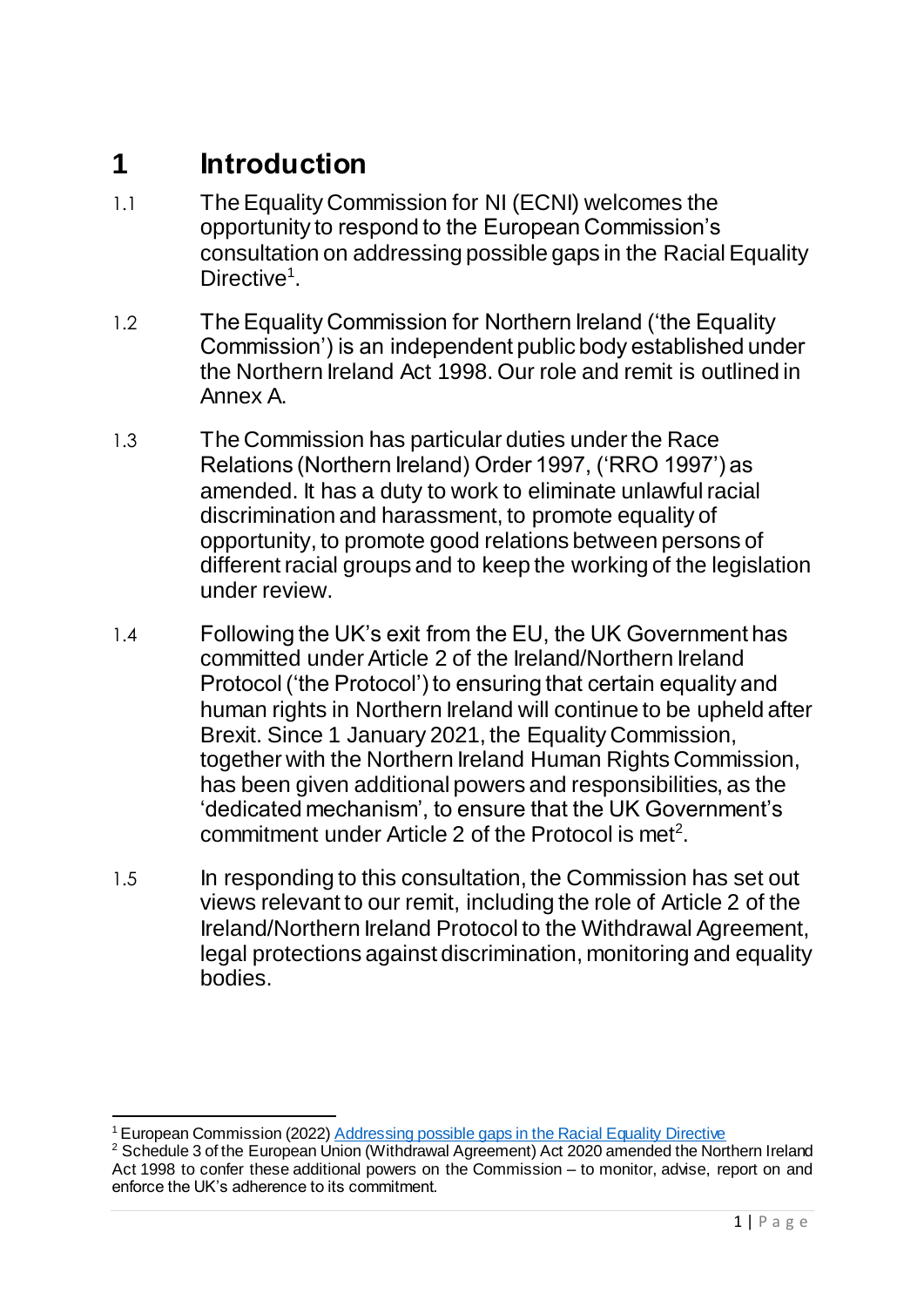## <span id="page-3-0"></span>**2 Overarching comments**

- 2.1 The Equality Commission welcomes and supports the European Commission's commitment to identifying potential gaps in the Racial Equality Directive and suitable measures to address them.
- 2.2 The Equality Commission notes that the current consultation follows the initial announcement in the EU anti-racism action plan 2020-2025<sup>3</sup> which commits to identifying possible gaps related to EU legislation prohibiting discrimination based on ethnic and racial original and presenting any legislation required to address shortcomings.
- 2.3 We also note that the recent European Commission report on the application of the Racial Equality Directive and the Employment Equality Directive<sup>4</sup> pointed to some limitations in the scope and application of the Directive, including the scope and concept of discrimination, the notion of ethnic and racial discrimination, enforcement of rights, availability of equality data, awareness raising and dialogue with civil society organisations, the risks of new technologies such as Artificial Intelligence, discrimination against Roma people and the role of equality bodies.
- 2.4 Council Directive 2000/43/EC implementing the principle of equal treatment between persons irrespective of 'racial or ethnic origin' has shaped the legal protection against discrimination on grounds of ethnic or racial origin over two decades. In Northern Ireland Council Directive 2000/43/EC is implemented through the Race Relations (Northern Ireland) Order 1997<sup>5</sup>, which was amended by the Race Relations Order (Amendment) Regulations (Northern Ireland) 2003<sup>6</sup>, to implement the EU Framework Employment Directive, and the

 $\overline{a}$ <sup>3</sup> [EU Anti-racism Action Plan 2020-2025](https://ec.europa.eu/info/policies/justice-and-fundamental-rights/combatting-discrimination/racism-and-xenophobia/eu-anti-racism-action-plan-2020-2025_en)

<sup>4</sup> [Report](https://eur-lex.europa.eu/legal-content/EN/TXT/?uri=COM:2021:139:FIN&qid=1616151165622) from the Commission to the European Parliament and the Council on the application of Council Directive 2000/43/EC implementing the principle of equal treatment between persons irrespective of racial or ethnic origin ('the Racial Equality Directive') and of Council Directive 2000/78/EC establishing a general framework for equal treatment in employment and occupation ('the Employment Equality Directive'), 19 March 2021

<sup>5</sup> [The Race Relations \(Northern Ireland\) Order 1997](https://www.legislation.gov.uk/nisi/1997/869/contents/made)

<sup>&</sup>lt;sup>6</sup> The 2003 Amendment Regulations only apply to employment and training. The Framework Employment Directive covered the grounds of race, ethnic or national origins – not colour or nationality.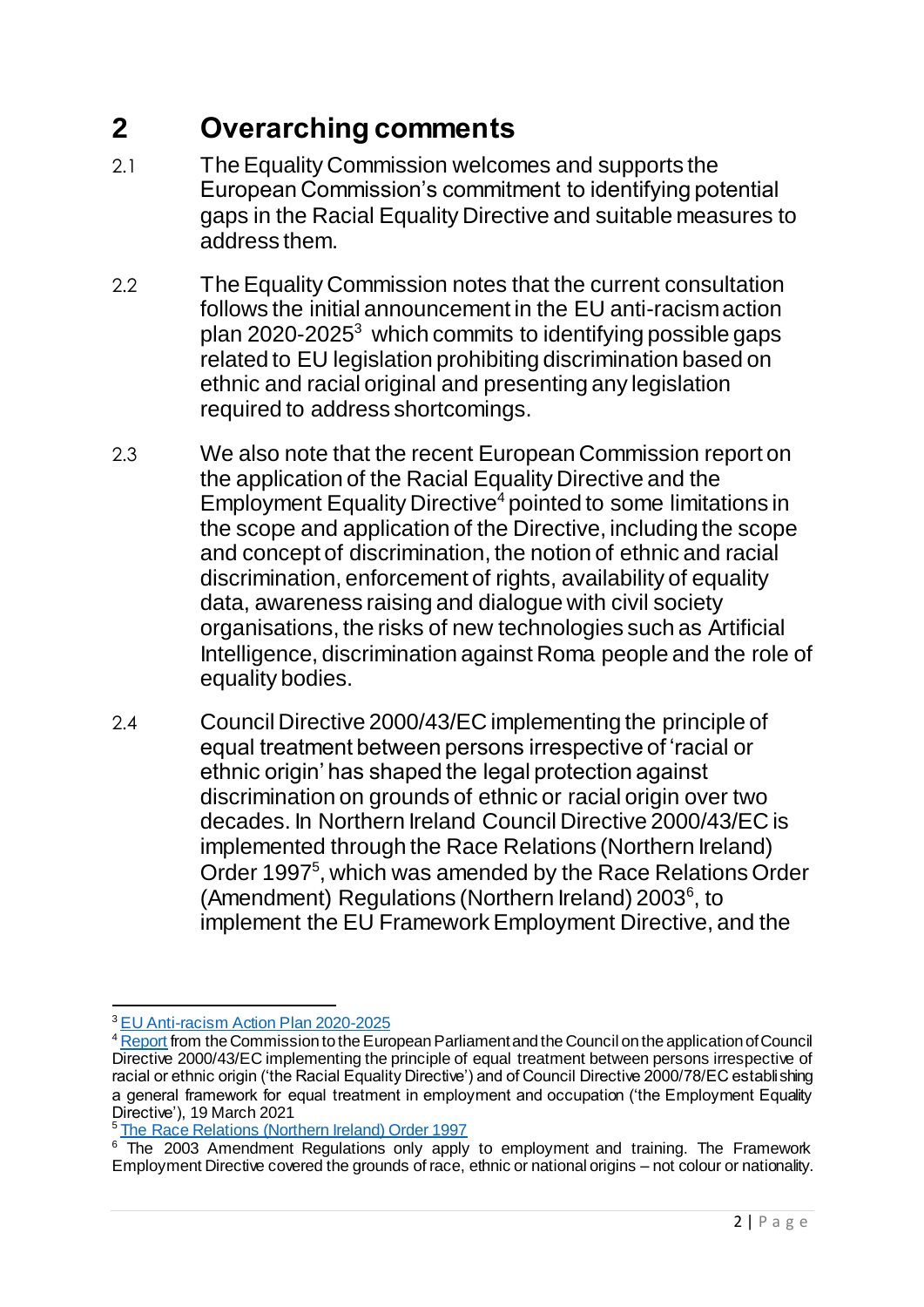Race Relations Order (Amendment) Regulations (Northern Ireland)  $2009<sup>7</sup>$ .

- 2.5 The Equality Commission highlights the urgent need for legislative reform to strengthen the rights of individuals in Northern Ireland against racial discrimination and harassment and ensure, at minimum, the law here keeps pace with legislative developments in Great Britain.
- 2.6 Further, under Article 2(1) of the Protocol, the UK Government has committed to ensuring there is no diminution of rights, safeguards and equality of opportunity protections and provisions as set out in the relevant part of the Belfast (Good Friday) Agreement.
- 2.7 There is also a commitment by the UK Government to ensuring that some of Northern Ireland's equality laws will keep pace with any changes the EU may make to amend or replace the EU equality Directives, set out in Annex 1 to the Protocol<sup>89</sup> that enhance protections against discrimination in Northern Ireland Annex 1 of the Protocol includes the Racial Equality Directive.
- 2.8 Therefore, as a result of this commitment in the Protocol, it should be noted that any changes by the EU which amend or replace the provisions in the Racial Equality Directive so as to enhance protections, will have implications for race equality rights in Northern Ireland.
- 2.9 There is also a need to combat prejudicial attitudes and to develop robust and reliable statistical information to better target and monitor key policies and actions.

 $\overline{a}$ <sup>7</sup> The 2009 Amendment Regulations changed the definition of indirect discrimination.

<sup>&</sup>lt;sup>8</sup> Ireland/Northern Ireland Protocol Annex 1 Directives[: Gender Goods and Services Directive \(Gender\):](https://eur-lex.europa.eu/legal-content/EN/TXT/?uri=celex%3A32004L0113) Directive 2004/113/EC of 13 December 2004, [Recast Directive \(Gender\):](https://eur-lex.europa.eu/legal-content/EN/TXT/?uri=celex%3A32006L0054) Directive 2006/54/EC of the European Parliament and of the Council of 5 July 2006, [Race Equality Directive \(Race\):](https://eur-lex.europa.eu/legal-content/EN/TXT/?uri=CELEX%3A32000L0043) Directive 2000/43/EC of 29 June 2000, [Framework Directive \(religion and belief; age; sexual orientation;](https://eur-lex.europa.eu/legal-content/EN/TXT/HTML/?uri=CELEX:32000L0078&from=EN) and [disability\)](https://eur-lex.europa.eu/legal-content/EN/TXT/HTML/?uri=CELEX:32000L0078&from=EN): Directive 2000/78/EC of 27 November 2000, Equal Treatment Directive: Self-employment [\(Gender\):](https://eur-lex.europa.eu/legal-content/EN/TXT/?uri=celex%3A32010L0041) Directive 2010/41/EU of the European Parliament and of the Council of 7 July 2010, Equal [Treatment Directive: Social security \(Gender\)](https://eur-lex.europa.eu/legal-content/EN/ALL/?uri=celex%3A31979L0007): Directive 79/7/EEC of 19 December 1978.<br><sup>9</sup> In addition, UK courts when considering the interpretation of any of the equality directives listed in

Annex 1, including the Race Directive, must do so in conformity with any relevant case law of the Court of Justice of the EU (CJEU). UK Government, [Explainer Document:](https://www.gov.uk/government/publications/protocol-on-irelandnorthern-ireland-article-2) UK Government commitment to "no diminution of rights, safeguards and equality of opportunity" in Northern Ireland, 7 August 2020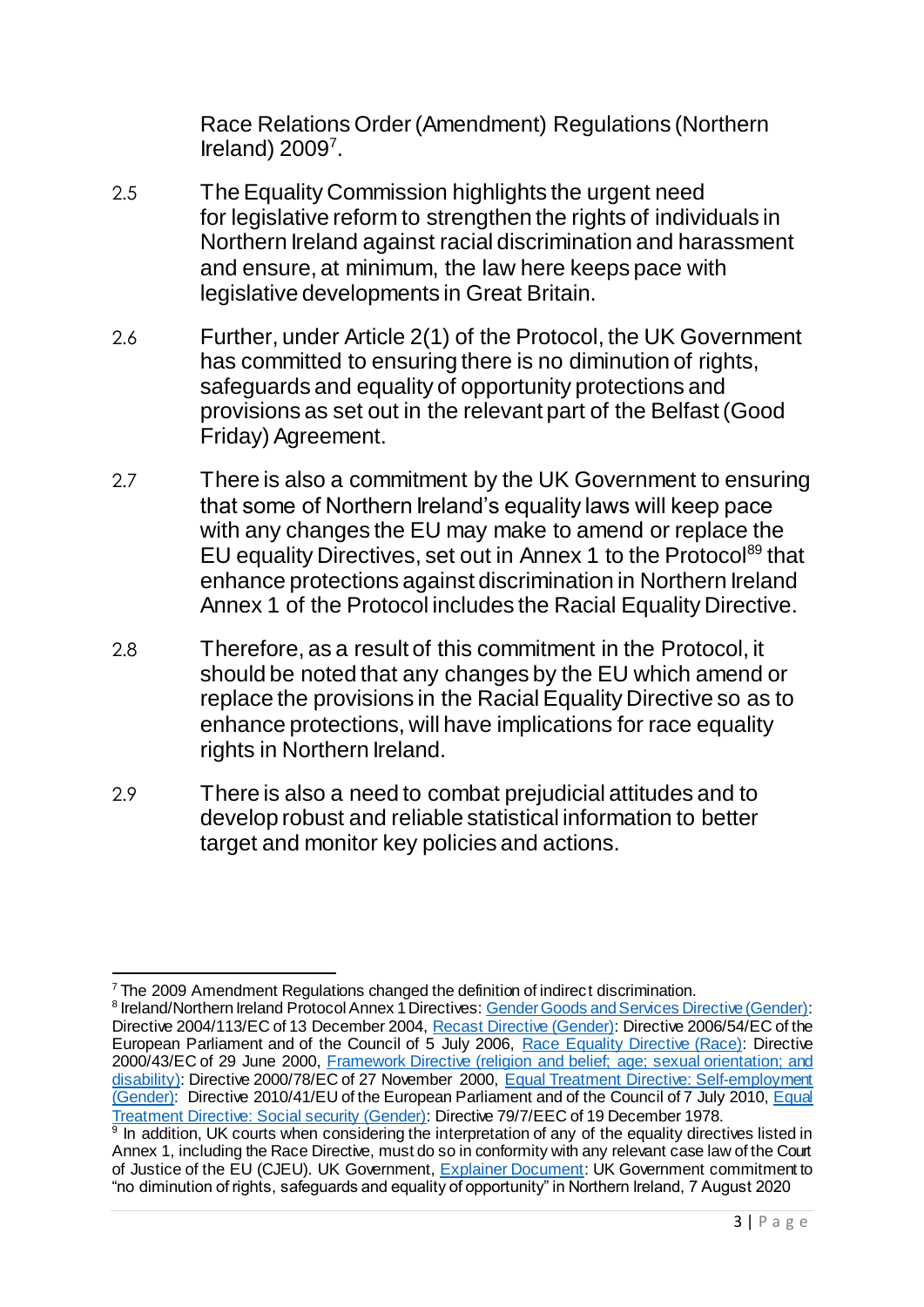- 2.10 We **recommend**that the NI Executive, Departments and other key stakeholders take priority action in the following areas, including via the Racial Equality Strategy 2015-2025:
	- Reform of the law, to address key shortfalls in legal protections
	- Tackling Prejudicial Attitudes, Racism and Hate Crime
	- Ensuring equality of opportunity in education, employment, accommodation, healthcare and access to social welfare
	- Ensuring effective monitoring and evaluation, supported by robust data collection
- 2.11 We also highlight the importance of taking account of multiple identities and the importance of the appropriate development and implementation of the Racial Equality Strategy.
- 2.12 The Commission **recommends** specific long-term measures to: eliminate racism and racial discrimination; to tackle prejudicial attitudes and to promote values of acceptance and respect for difference.
- 2.13 We **recommend**the reduction and elimination of racial violence through a range of actions including; addressing issues of under reporting; reducing the risk of low level hate crime escalating through early intervention; improving the operational response to hate crime; providing support for victims of racist hate crime and publishing data which would allow for end-to-end tracking of hate crime cases.
- 2.14 We also **recommend**a range of initiatives aimed at encouraging migrants, asylum seekers and refugees to take an active role in political and public life.
- 2.15 Although this consultation response primarily focus on legal protections, monitoring and equality bodies given the content of the consultation, our full range of [Racial Equality Policy:](https://www.equalityni.org/ECNI/media/ECNI/Publications/Delivering%20Equality/RacialEquality_PolicyPosition2014.pdf)  [Priorities & Recommendations](https://www.equalityni.org/ECNI/media/ECNI/Publications/Delivering%20Equality/RacialEquality_PolicyPosition2014.pdf) are available online.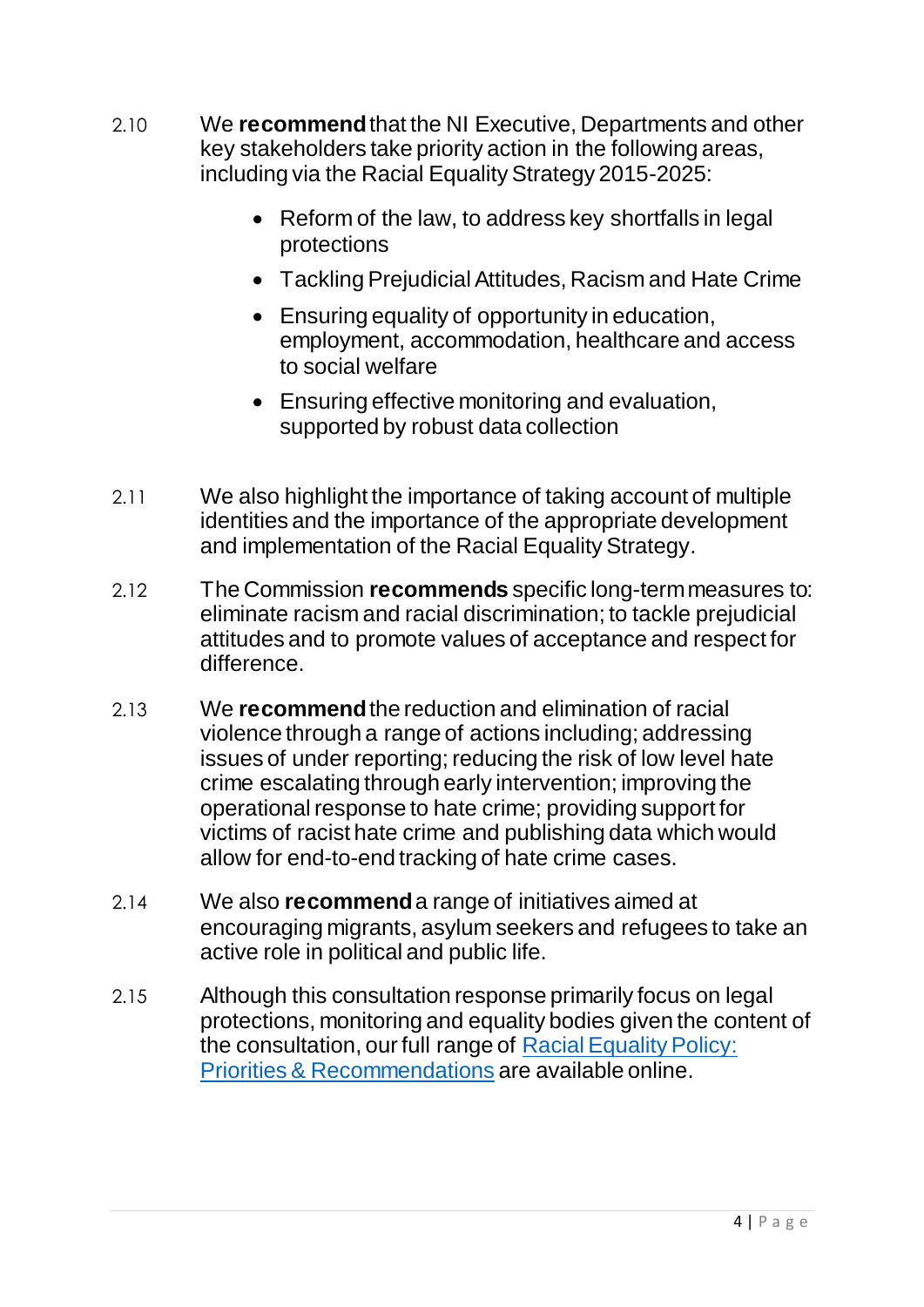## <span id="page-6-0"></span>**3 Racial equality legal protections**

- 3.1 We believe that urgent changes are required to strengthen the legal protections for race equality in Northern Ireland. The changes are aimed at strengthening, simplifying and harmonising the race equality legislation.
- 3.2 It will also help address key racial inequalities in Northern Ireland. The changes we recommend will, for example, provide greater protection for individuals against racial discrimination and harassment who currently have no or limited protection under the race equality law. They will also result in the removal of unjustifiable exceptions which limit the scope of the race equality legislation.
- 3.3 ECNI has made a range of recommendations relating to racial equality law. These have primarily focused on domestic law as a means of achieving change.
- 3.4 However, several of these recommendations may be of particular interest when identifying gaps in the Racial Equality Directive, including:
	- **•** Increasing protection on grounds of colour and **nationality**;
	- Ensure broader protection against racial discrimination and harassment by **public bodies when carrying out their public functions;**
	- Introducing new protection against **multiple discrimination;**
	- Greater protection for employees against **racial harassment by customers or clients;**
	- Increase protection against **victimisation**
- 3.5 The full range of ECNI recommendations relating to race law reform should be considered, and any measures the European Commission can take to improve protection against racial discrimination, harassment and victimisation would be welcomed.
- 3.6 It should be noted that some of our race equality law recommendations include greater domestic alignment with the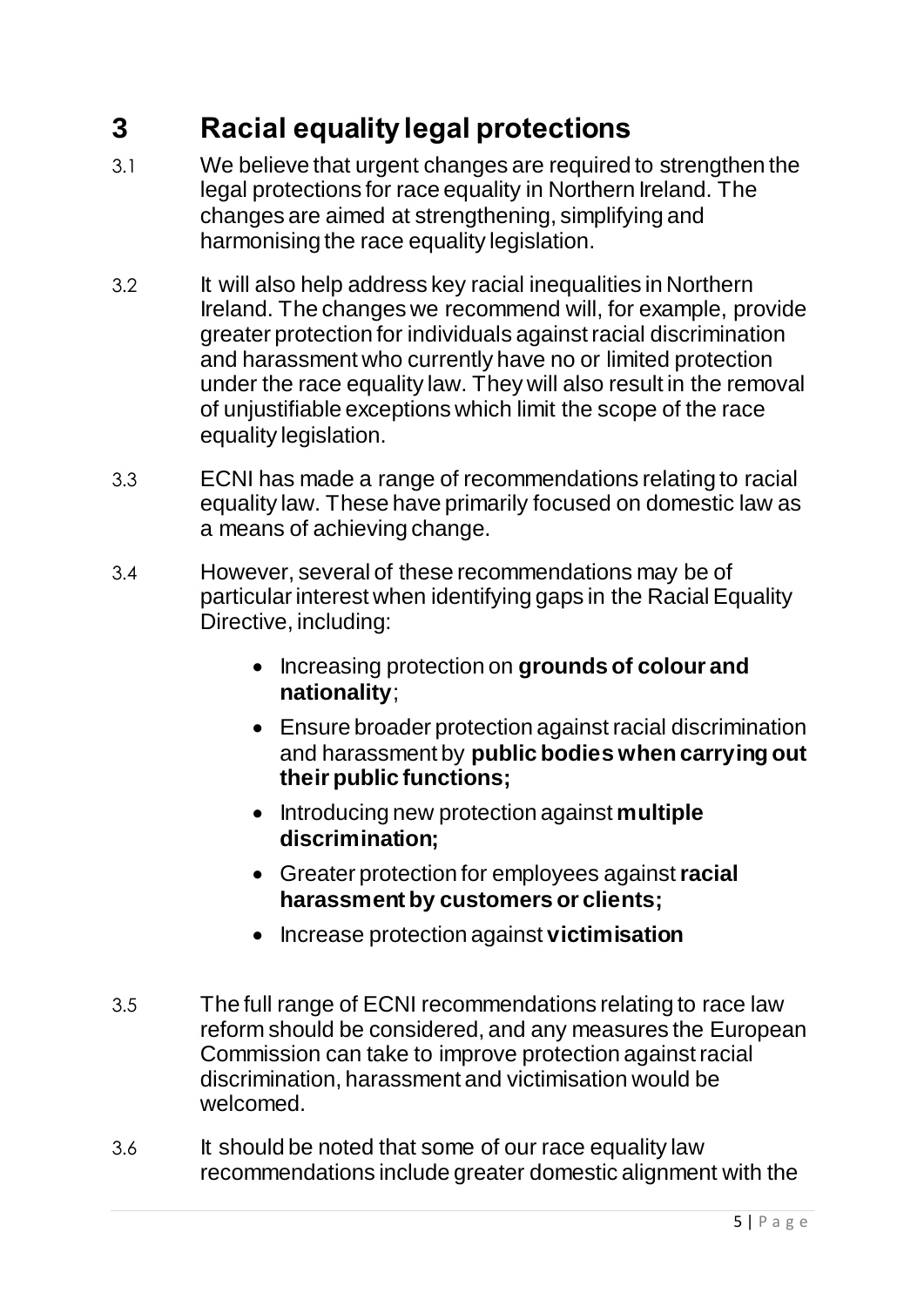Race Equality Directive, including defining harassment as unwanted conduct 'related to' racial grounds<sup>10</sup>, and expanding the scope of voluntary positive action to the extent allowed by the Directive<sup>11</sup>.

3.7 ECNI's race law recommendations are summarised in Annex B, with a full report on available on our website; Strengthening [protection against racial discrimination: Recommendations for](https://www.equalityni.org/ECNI/media/ECNI/Publications/Delivering%20Equality/RaceLawReform-FullReport.pdf)  [law reform.](https://www.equalityni.org/ECNI/media/ECNI/Publications/Delivering%20Equality/RaceLawReform-FullReport.pdf)

#### *Colour and nationality*

- <span id="page-7-0"></span>3.8 The Commission has a long-standing call<sup>12</sup> for **increased protection on grounds of colour and nationality**. This is a priority area for reform of race equality law.
- 3.9 In Northern Ireland, there are currently 'two tier' levels of protection against discrimination and harassment within the race equality legislation. In particular, there is **less protection** against discrimination and harassment on the grounds of **colour and nationality** than on the other racial grounds protected under the legislation; namely race, ethnic or national origins.
- 3.10 This 'two tier' level of protection came about following the introduction in Northern Ireland of legislation to implement the Race Directive<sup>13</sup> in 2003<sup>14</sup>. As the Race Directive only applied to the grounds of race, ethnic and national origin, the Regulations introduced in order to give effect to the Race Directive, did not amend the provisions in the RRO 1997 as regards the grounds of colour and nationality.
- 3.11 These anomalies have led to **difficulties and confusion** for those seeking to understand their responsibilities and to exercise their rights under the legislation, as well as resulting in reduced protection on the grounds of colour and nationality.

 $\overline{a}$ <sup>10</sup> ECNI (2014) [Strengthening protection against racial discrimination: Recommendations for law reform,](https://www.equalityni.org/ECNI/media/ECNI/Publications/Delivering%20Equality/RaceLawReform-FullReport.pdf) paras 3.38-3.46.

<sup>&</sup>lt;sup>1</sup> ECNI (2014) [Strengthening protection against racial discrimination: Recommendations for law reform,](https://www.equalityni.org/ECNI/media/ECNI/Publications/Delivering%20Equality/RaceLawReform-FullReport.pdf) paras 3.125-3.138.

<sup>&</sup>lt;sup>12</sup> ECNI (2009) [Proposals for Legislative Reform,](https://www.equalityni.org/ECNI/media/ECNI/Publications/Delivering%20Equality/Proposals_for_legislative_reform060209.pdf?ext=.pdf) pp. 5-9.

<sup>&</sup>lt;sup>13</sup> [Race Directive,](http://eur-lex.europa.eu/LexUriServ/LexUriServ.do?uri=CELEX:32000L0043:en:HTML) Council Directive 2000/43/EC of 29 June 2000 implementing the principle of equal treatment between persons irrespective of racial or ethnic origin

<sup>&</sup>lt;sup>14</sup> Namely, the Race Relations Order (Amendment) Regulations (NI) 2003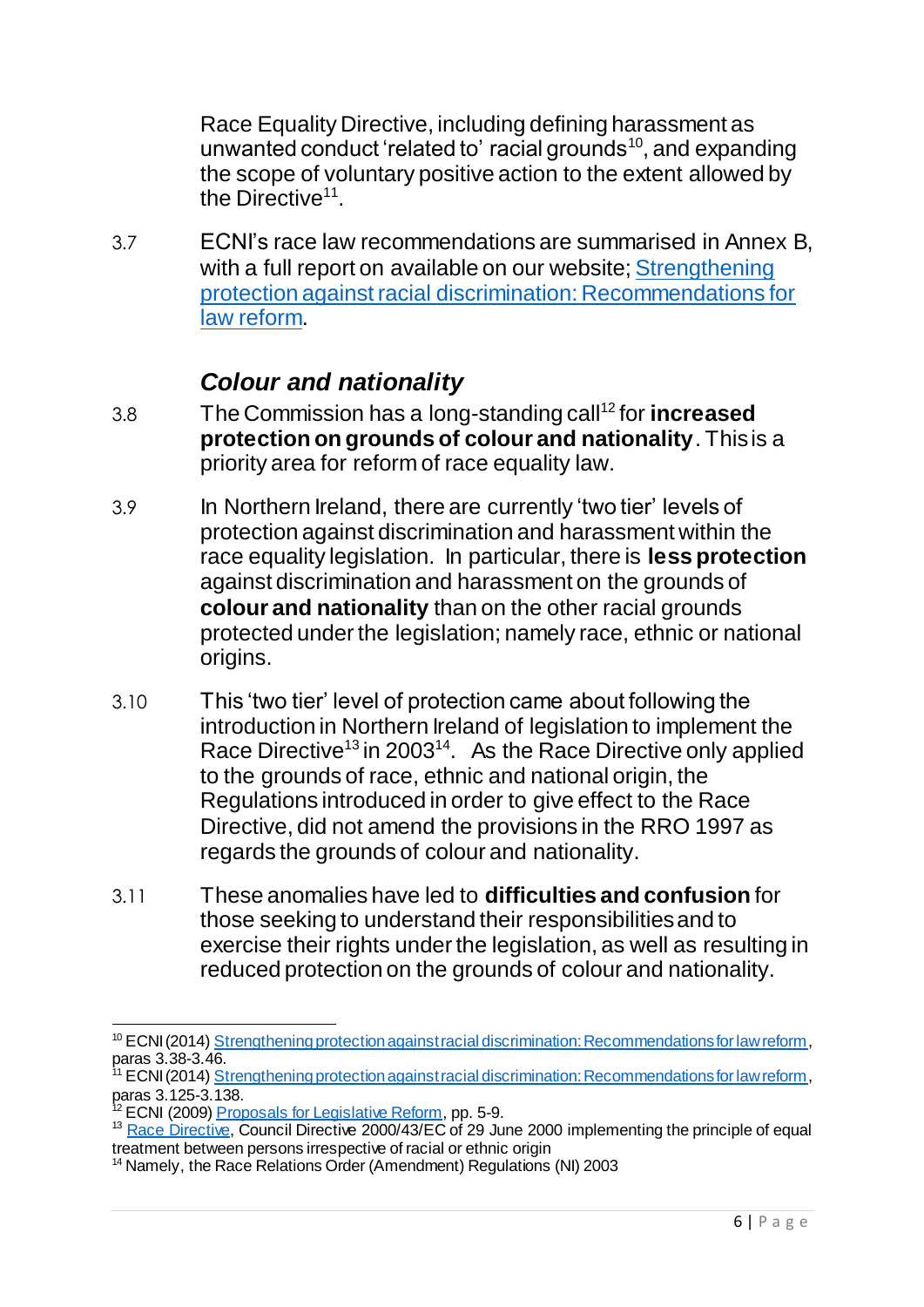- 3.12 It is of note that, in the case of *Abbey National PLC v Chagger*<sup>15</sup>, the Employment Appeal Tribunal in Great Britain was of the view that the Race Directive was intended to apply to discrimination on the ground of colour, as such discrimination is in practice necessarily an aspect or manifestation of discrimination based on racial or ethnic origins.
- 3.13 Although this is a welcome clarification as regards protection on the ground of colour, there is still a need to amend the race equality legislation in order to ensure equal levels of protection against discrimination and harassment across all racial grounds.
- 3.14 Further, our recommendation is in line with the recommendation of the *UN Committee on the Elimination of Racial Discrimination.* In particular, in 2003, it recommended that the UK Government extend the amending Regulations that implemented the Race Directive to cover discrimination on the grounds of colour and nationality. It was concerned that a failure to do so would result in inconsistencies in discrimination laws and differential levels of protection and create difficulties for the general public as well as law enforcement agencies<sup>16</sup>.
- 3.15 We have recommended changes in domestic law to increase protection on the grounds of colour and nationality, and there is a commitment within the current Racial Equality Strategy 2015- 2025 to address this issue,<sup>17</sup> but to date no further action has been taken to address this anomaly in Northern Irish legislation<sup>18</sup>.

#### *Public functions*

<span id="page-8-0"></span>3.16 We **recommend** that protection is strengthened to afford increased protection for individuals against racial discrimination and harassment by public bodies **when carrying out their public functions**.

 $\overline{a}$ <sup>15</sup> UK EAT/0606/07/RN

<sup>16</sup> *[Concluding observations of the Committee on the Elimination of Racial Discrimination: United](http://docstore.ohchr.org/SelfServices/FilesHandler.ashx?enc=6QkG1d%2fPPRiCAqhKb7yhshGaTDZN2XHf9a81uBueOrCn9LIM6YK%2b6%2bycVkMJAx6JVCOjQfA%2fqxZi3yg3lA0AdkGMpfUQGg88Yu4H%2b7f90wCsHrFtro8ZGM%2ffSPmWUX%2fa)  [Kingdom](http://docstore.ohchr.org/SelfServices/FilesHandler.ashx?enc=6QkG1d%2fPPRiCAqhKb7yhshGaTDZN2XHf9a81uBueOrCn9LIM6YK%2b6%2bycVkMJAx6JVCOjQfA%2fqxZi3yg3lA0AdkGMpfUQGg88Yu4H%2b7f90wCsHrFtro8ZGM%2ffSPmWUX%2fa)*, (2003).

<sup>&</sup>lt;sup>17</sup> OFMdFM (2015) [Racial Equality Strategy 2015-2025,](https://www.executiveoffice-ni.gov.uk/sites/default/files/publications/ofmdfm/racial-equality-strategy-2015-2025.pdf) paras 5.7-5.13

<sup>&</sup>lt;sup>18</sup> Changes to address this gap in protection have already been implemented in Great Britain under the [Equality Act 2010](http://www.legislation.gov.uk/ukpga/2010/15/contents)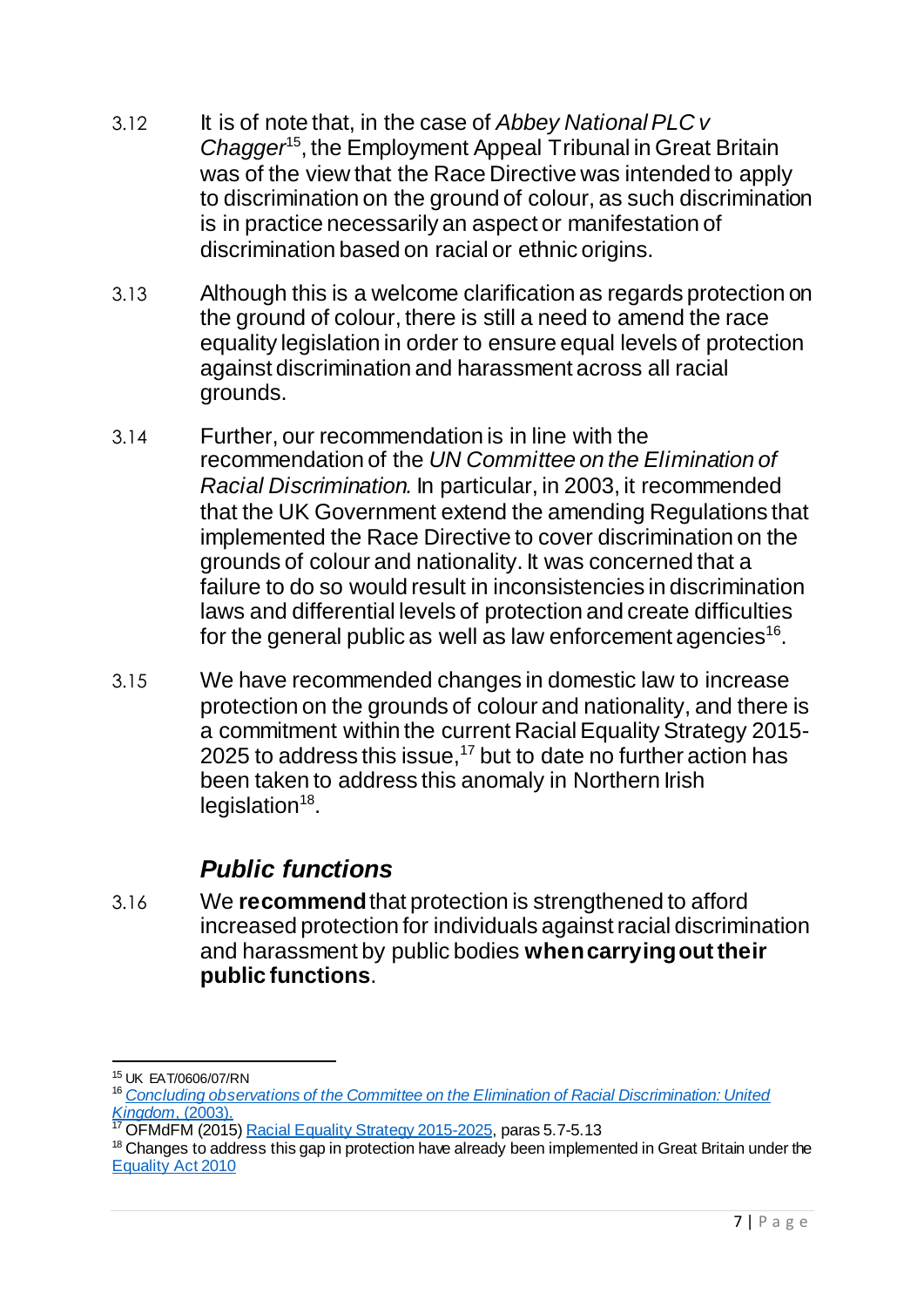- 3.17 We further **recommend** that this prohibition should apply as regards **all public functions**, except in some clearly defined limited areas<sup>19</sup>, and to all racial grounds. Currently protection only exists on the grounds of race, ethnic or national origins and **not** on the grounds of **colour or nationality**.
- 3.18 We note that the EU Anti-Racism Action Plan specifies that law enforcement will be considered in the context of possible new legislation<sup>20</sup>.
- 3.19 Currently, protection in Northern Ireland against racial discrimination by public authorities when exercising public functions is **limited to four areas**; namely, social security, health care, social protection or social advantage.
- 3.20 The legislation was limited to these four areas to reflect the scope of the Race Directive<sup>21</sup> which prohibited discrimination by public bodies in the areas of social protection, including social security and healthcare, and social advantage. This means that individuals who consider that they have been subjected to less favourable treatment, including harassment, on racial grounds by a public body carrying out public functions, **do not have protection** under the race equality legislation if the public function in question falls **outside one of these four areas**.
- 3.21 'Public functions' cover a wide range of functions including arrests, detention and restraint by the police, the charging and prosecution of alleged offenders, the regulatory and law enforcement functions of bodies such as HM Revenue and Customs, the formulating or carrying out of public policy (such as devising policies and priorities in health, education or transport), planning control, licensing and investigation of complaints<sup>22</sup>.
- 3.22 In terms of what constitutes a public function, it is important to note that public functions are not only carried out by public bodies but may also be carried out by **private or voluntary organisations**; for example, a private company managing a

 $\overline{a}$  $19$  There are, for example, some limited exceptions relating to judicial acts, decisions to institute criminal proceedings and the making, confirming or approving of legislation. There are also some public authorities that are excluded, such as the Security Service and Houses of Parliament.

<sup>&</sup>lt;sup>20</sup> European Commission (2020) <u>EU Anti-Racism Action Plan 2020-2025</u>, p.4 <sup>21</sup> [Race Directive](http://eur-lex.europa.eu/LexUriServ/LexUriServ.do?uri=CELEX:32000L0043:en:HTML) Council Directive 2000/43/EC of 29 June 2000.

<sup>&</sup>lt;sup>22</sup> EHRC (2011) [EHRC Code of Practice on Services, Public functions and associations.](https://www.equalityhumanrights.com/sites/default/files/servicescode_0.pdf), para 11.16.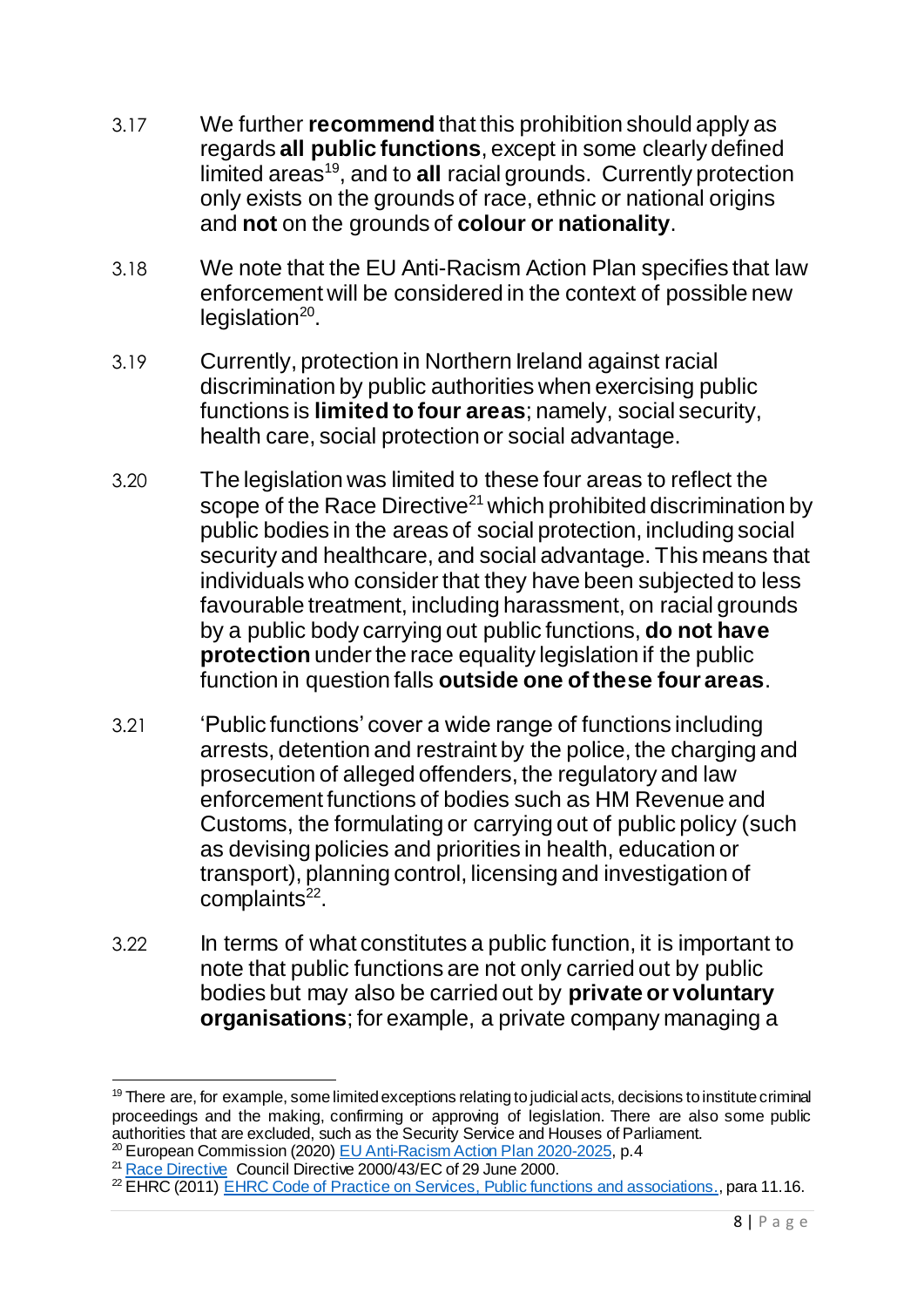prison or a voluntary organisation taking on responsibilities for child protection.

- 3.23 Many activities carried out by public bodies will amount to the provision of goods, facilities and services to the public; for example, the provision of library or leisure services.
- 3.24 In those circumstances, the provisions under the race equality legislation relating to the provision of goods, facilities and services<sup>23</sup> will apply. Such activities will therefore **not be covered** by the provisions relating to the exercise of public functions.
- 3.25 In general, the public functions provisions apply in relation to a **function of a public nature** exercised by a public authority or on behalf of a public authority, and where the function is **not** covered by the other provisions in the race equality legislation; for example, the provisions relating to accessing goods and services, premises, work or education.
- 3.26 Cases brought before the courts in Great Britain revealed gaps in protection; as well as highlighting that it was not always clear whether an act of a public body was a service to the public or constituted carrying out a public function.
- 3.27 For example, police duties involving the provision of assistance to, or protection of, members of the public were deemed to be providing services to the public; whereas police duties relating to controlling those responsible for crime were considered **not**  to be covered by the provisions relating to goods and services under the race equality legislation $^{24}$ . Further, the application of immigration controls was considered **not** to be covered by the provisions in the race equality legislation relating to the provision of goods and services $^{25}$ .
- 3.28 Further, the extension of the race legislation to **all** public functions, unless specifically falling within an exception, will

 $\overline{a}$  $^{23}$  Article 21 of the Race Relations (NI) Order 1997

<sup>24</sup> See the race discrimination case of *Farah v Commissioner of Police of the Metropolis<sup>24</sup>*, the Court of Appeal in England, [1997] 2 WLR 824.

<sup>25</sup> See decision of the majority of the House of Lords of landmark case of *R v Entry Clearance Officer, Bombay Ex parte Amin,* [1983] 2 AC 818. It was considered that these provisions did not apply to acts done on behalf of the Crown which were of an entirely different kind of act than could be done by a private person.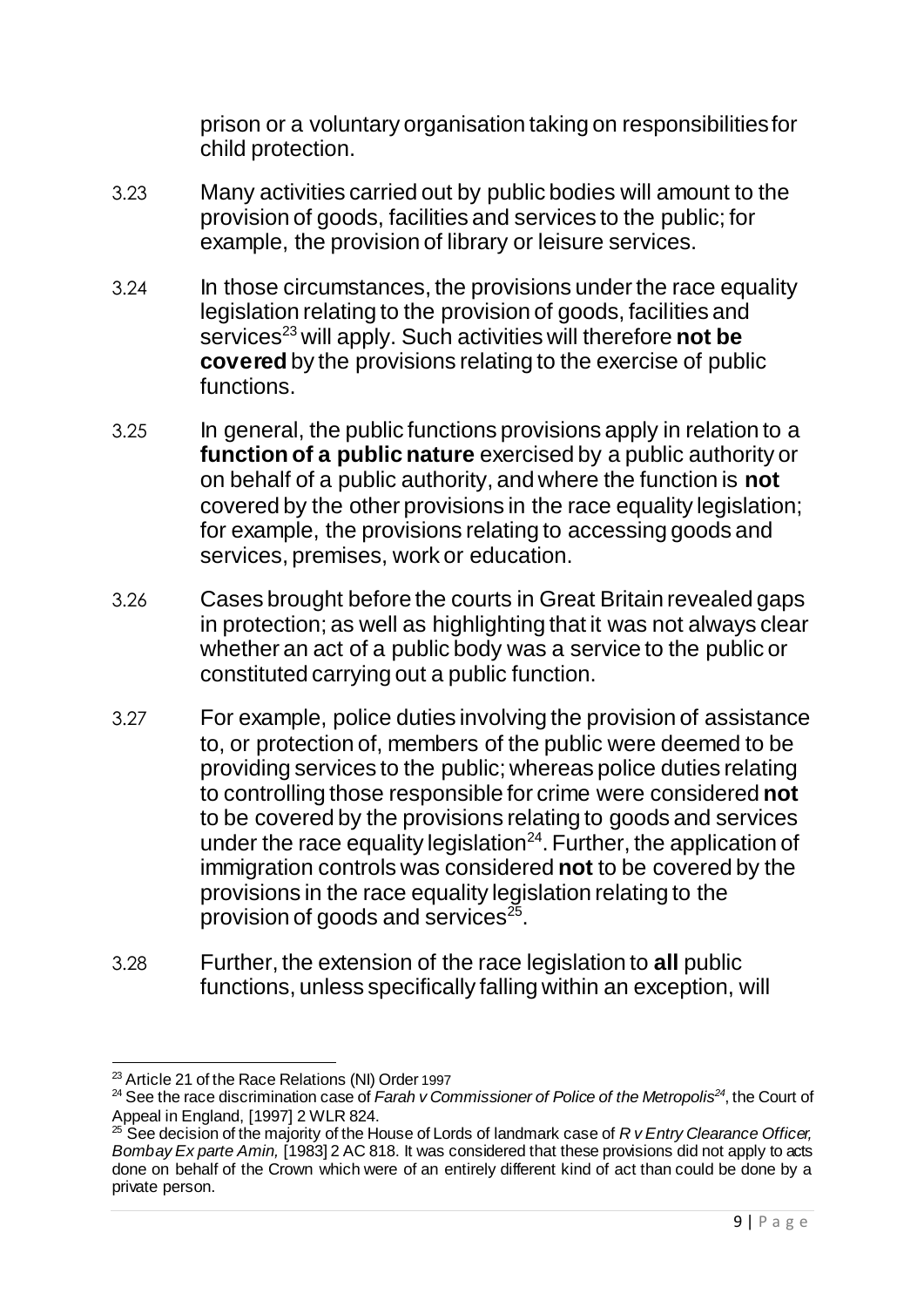**ensure clarity** both for those with rights under the legislation and those public bodies with responsibilities under the law.

3.29 Further, our recommendation is in line with the recommendations of the *Advisory Committee on the Framework Convention for the Protection of National Minorities.*  In particular, the Committee in its *Second Opinion* on the UK in 2007, urged authorities 'to introduce a more extensive prohibition of discrimination in Northern Ireland's race equality legislation in relation to public functions'<sup>26</sup>.

#### *Multiple discrimination*

- <span id="page-11-0"></span>3.99 We **recommend** the introduction of protection against **intersectional multiple discrimination** so that there is protection for individuals who experience discrimination or harassment because of a combination of equality grounds, including racial grounds. This change will **remove unjustifiable legal barriers** that individuals face when trying to prove discrimination on multiple equality grounds.
- 3.100 Individuals experiencing intersectional multiple discrimination face a number of difficulties in seeking legal redress; this is primarily due to the fact that current legal processes solely focus on one prohibited factor at a time and are unable to adequately address in tandem discrimination complaints on more than one ground.
- 3.101 For example, complainants subjected to multiple discrimination may face **difficulties in identifying an actual or hypothetical comparator** with the same characteristics, as required when proving direct discrimination.
- 3.102 The introduction of express and specific provisions prohibiting intersectional multiple discrimination would **provide clarity and certainty** for individuals that this gap had been addressed.
- 3.103 Our recommendation reflects the need for stronger legal protection in light of the **clear evidence** that individuals

 $\overline{a}$ <sup>26</sup> *[Second Opinion on the UK, the Advisory Committee on the Framework Convention for the Protection](http://www.coe.int/t/dghl/monitoring/minorities/3_FCNMdocs/PDF_2nd_OP_UK_en.pdf)  [of National Minorities](http://www.coe.int/t/dghl/monitoring/minorities/3_FCNMdocs/PDF_2nd_OP_UK_en.pdf)*, June 2007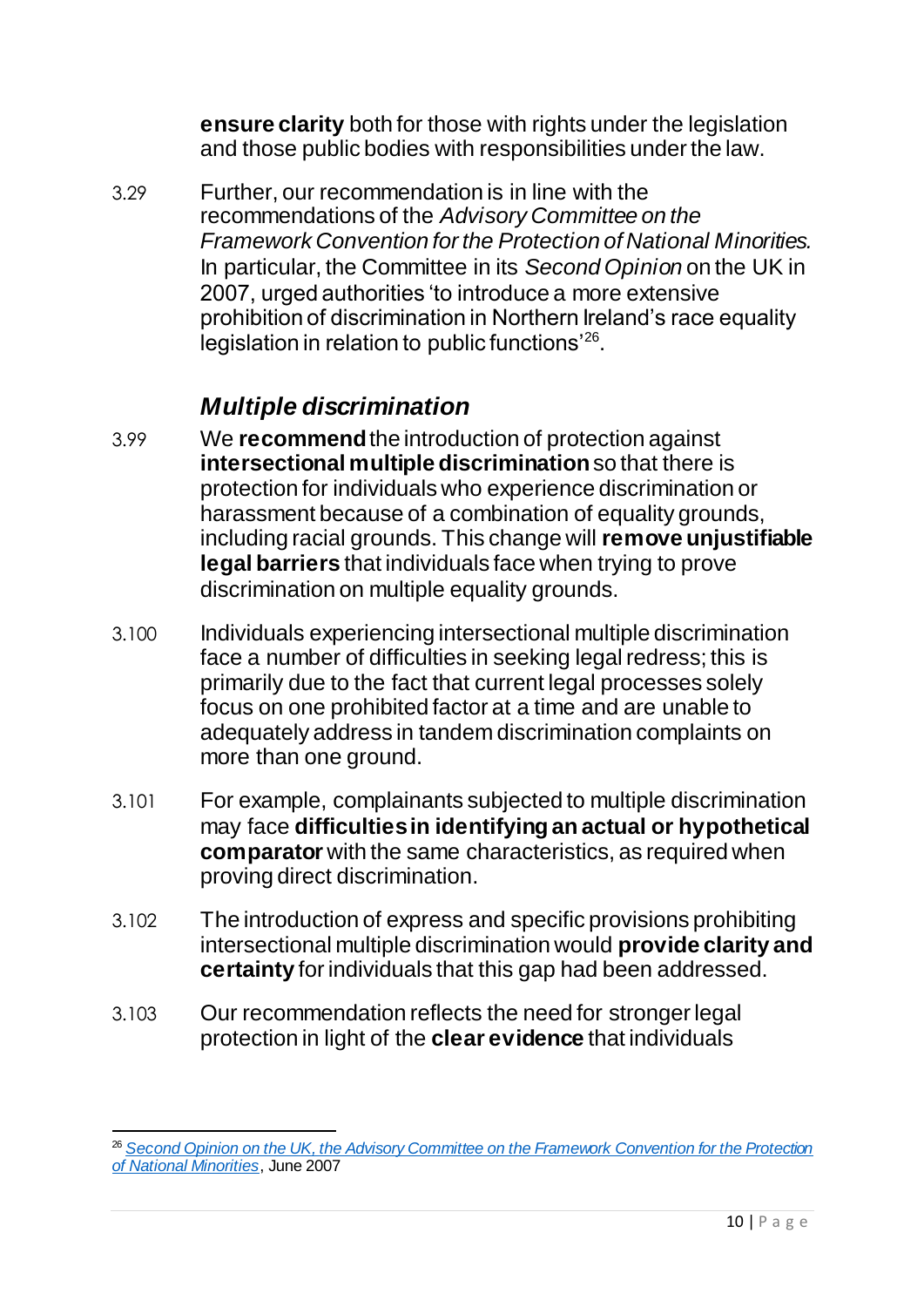experience discrimination because of a combination of equality grounds.

- 3.104 For example, a NICEM research report (2013) on the experiences of ethnic minority women in Northern Ireland<sup>27</sup> has highlighted the particular barriers that minority ethnic women face. It is of note that 10% of respondents who believed that they had been discriminated against in the workplace, considered that it was due to a **combination**of being an ethnic minority and a woman. Further, 12.3% of respondents who believed that they had been discriminated against when seeking a job, felt that it was due to a combination of being both a woman and an ethnic minority or migrant.
- 3.105 Further, an EU Fundamental Rights Agency report (2017) on immigrants and ethnic minorities' experiences found that 16% of respondents had faced discrimination on more than one ground in the last five years<sup>28</sup>.
- 3.106 In addition, statistics collected by ECNI also highlight that in many instances, individuals believe that they are discriminated against on more than one equality ground. For example, over a twelve-month period (1 April 2020 - 31 March 2021), we received 74 hybrid race discrimination enquiries /applications. These represented complaints where individuals were alleging discrimination due to a combination of equality grounds including race<sup>29</sup>.
- 3.107 These concerns have been recognised by the NI Executive; the 2015-2025 Racial Equality Strategy<sup>30</sup> recognises that some individuals, particularly minority ethnic women are vulnerable to discrimination on the basis of more than one characteristic. The Strategy commits to exploring 'how we might provide protection against forms of multiple discrimination'.
- 3.108 Our recommendation is also in line with the recommendations of international human rights monitoring bodies.
- 3.109 In particular, the need for multiple discrimination provisions to be included in equality legislation has been highlighted by

1

<sup>29</sup> This represented 28% of the overall number of enquiries/applications on race (namely 406 enquiries).

<sup>&</sup>lt;sup>27</sup> NICEM (2013) [Experiences of Ethnic Minority women in Northern Ireland.](http://www.google.co.uk/url?sa=t&rct=j&q=&esrc=s&source=web&cd=2&cad=rja&uact=8&ved=0CCcQFjAB&url=http%3A%2F%2Fnicem.org.uk%2Fwp-content%2Fuploads%2F2014%2F03%2FEoEMWiNI-1.pdf&ei=K63kU6ijHMe60QXO6YH4CQ&usg=AFQjCNGokx8I59fwQGsYUiW3x7qUb4w6HA&bvm=bv.72676100)

<sup>&</sup>lt;sup>28</sup> FRA (2017) [Second European Union Minorities and Discrimination Survey: Main results,](https://fra.europa.eu/sites/default/files/fra_uploads/fra-2017-eu-midis-ii-main-results_en.pdf) p. 23.

<sup>&</sup>lt;sup>30</sup> OFMDFM (2015) [Racial Equality Strategy 2015 –](https://www.executiveoffice-ni.gov.uk/sites/default/files/publications/ofmdfm/racial-equality-strategy-2015-2025.pdf) 2025, paras 3.22-3.25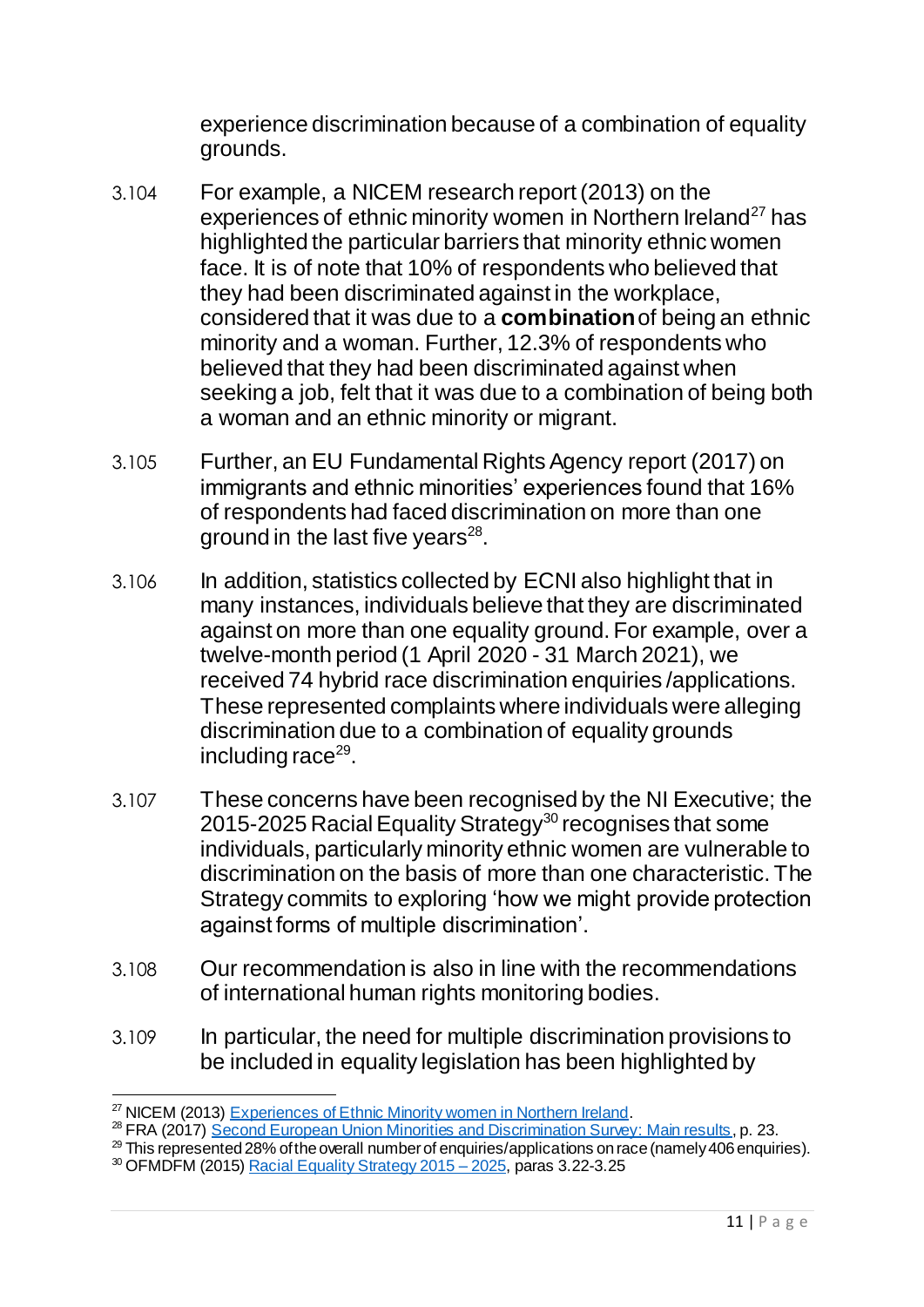international human rights monitoring bodies. In its latest Concluding Observations, in 2016 and 2020 respectively, on the UK's and Ireland's compliance with the UN Convention on the Elimination of All Forms of Racial Discrimination, CERD<sup>31</sup> recommended that both states should explicitly provide for the prohibition of multiple discrimination.

- 3.110 The extension of protection against multiple discrimination on more than two grounds has already been embraced by other national jurisdictions; including nine EU Member States $^{32}$ , Canada<sup>33</sup> and South Africa<sup>34</sup>.
- 3.111 Finally, as this gap exists across all equality strands, we **recommend** provisions to prohibit multiple discrimination are introduced **across all equality grounds**, including race.

#### *Third party harassment*

- <span id="page-13-0"></span>3.112 We **recommend**greater protection for employees against **racial harassment by a third party**, such as, by a customer or client of an employer.
- 3.113 Our recommendation reflects the need for stronger duties on employers to take action in light of the **clear evidence** that black minority ethnic employees **are being subjected to racial harassment by customers/clients**.
- 3.114 For example, *BAYANIHAN! The Filipino Community in Northern Ireland,* a report produced by the Northern Ireland Council for Ethnic Minorities (NICEM) in 2012, reports that 44.4% of Filipino healthcare workers surveyed had been racially harassed by customers/service users.<sup>35</sup>
- 3.115 In addition, as highlighted in the NICEM report, Filipinos on a Work Permit/Tier Two find it particularly difficult to challenge harassment experienced in the workplace because their right to

 $\overline{a}$ <sup>31</sup> CERD/C/GBR/CO/21-23 (3 October 2016), para 8(b) for the UK; CERD/C/IRL/CO/5-9 (23 January 2020), para 12(b) for Ireland.

<sup>&</sup>lt;sup>32</sup> Fundamental Rights Agency (2017) **Fundamental Rights Report**, p. 69; Austria, Bulgaria, Croatia, Germany, Greece, Italy, Romania, Slovenia and Sweden. <sup>33</sup>Section 3(1) of th[e Canadian Human Rights Act 1985.](https://laws-lois.justice.gc.ca/eng/acts/h-6/page-1.html#h-256801)

<sup>&</sup>lt;sup>34</sup> Section 9 (3) of the [Constitution of the Republic of South Africa, 1996, Chapter 2: Bill of Rights.](https://www.gov.za/documents/constitution/chapter-2-bill-rights#9)

<sup>35</sup> A survey of 231 Filipino healthcare workers in Northern Ireland, *[Bayanihan! The Filipino community](http://www.google.co.uk/url?sa=t&rct=j&q=&esrc=s&source=web&cd=2&cad=rja&uact=8&ved=0CCUQFjAB&url=http%3A%2F%2Fnicem.org.uk%2Fwp-content%2Fuploads%2F2014%2F03%2FBayanihan_January_2012.pdf&ei=O67kU8-4AbSg7Aa94IDQDg&usg=AFQjCNH9z5ykGw9Y4GDFA1LWq6RhSO8TJw&bvm)  [in NI,](http://www.google.co.uk/url?sa=t&rct=j&q=&esrc=s&source=web&cd=2&cad=rja&uact=8&ved=0CCUQFjAB&url=http%3A%2F%2Fnicem.org.uk%2Fwp-content%2Fuploads%2F2014%2F03%2FBayanihan_January_2012.pdf&ei=O67kU8-4AbSg7Aa94IDQDg&usg=AFQjCNH9z5ykGw9Y4GDFA1LWq6RhSO8TJw&bvm)* January 2012, NICEM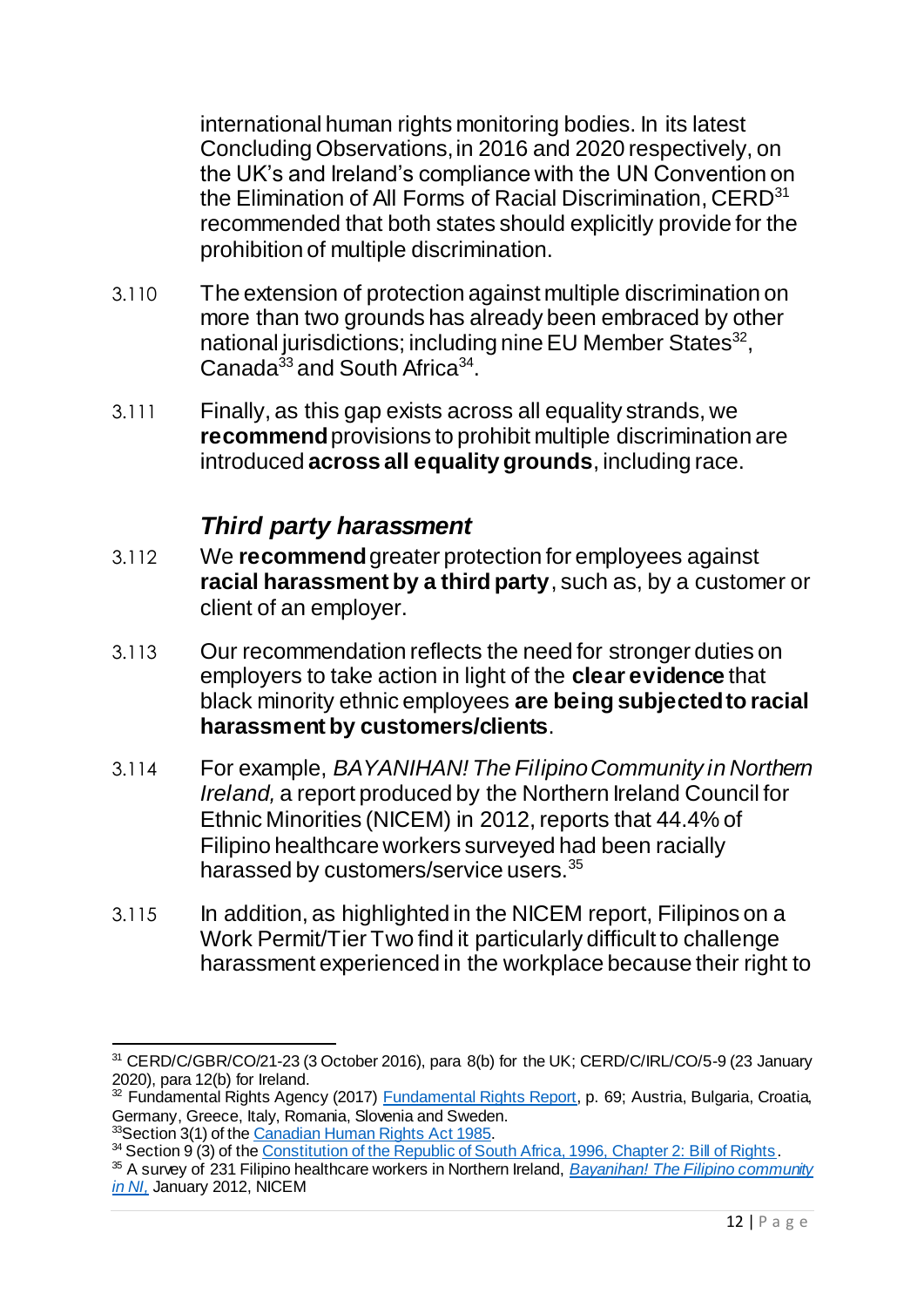work and reside in Northern Ireland is dependent upon employment.

- 3.116 In particular, the report argues that "they cannot move to another firm, nor are they likely to be in a position to take a case against their employer". This highlights the vulnerability of particular BME employees and the need for the race equality legislation to effectively protect them against harassment.
- 3.117 More recently, a UK-wide TUC survey<sup>36</sup> found that 65% of all ethnic minority survey participants had experienced racial harassment at work in the last five years. Of those who have experienced such harassment, 6% of Black, Asian and Mixed heritage and 23.5% of non-British White workers identified customers, clients and service users as being the main perpetrator(s). It reported participants were faced with a 'Customer is always right' attitude when reporting third-party racism to employers.
- 3.118 We **recommend** that employers are liable if they **fail to take reasonably practicable steps**to prevent the racial harassment of an employee by a third party. We further **recommend**that employers are liable if they know that the employee has been subjected to third party harassment on **one previous occasion**, or in circumstances that they **ought to have been reasonably aware** of the risk of third party harassment.

#### *Wider definition of 'victimisation'*

- <span id="page-14-0"></span>3.119 We **recommend** changes designed to amend the overall **definition of victimisation**. In particular, we **recommend**that there is no longer a domestic requirement for the person alleging victimisation to compare his or her treatment with that of a person who has not made a complaint of discrimination or supported a complaint under the race equality legislation.
- 3.120 This change will **make it easier for individuals** to show that they have been subjected to victimisation.
- 3.121 Take, for example, a situation where a BME employee makes a race discrimination complaint against his employer and as a

 $\overline{a}$ <sup>36</sup> Ashe, S. et al (2019) **Racism Ruins Lives: An analysis of the 2016-2017 Trade Union Congress** [Racism at Work Survey,](http://hummedia.manchester.ac.uk/institutes/code/research/projects/racism-at-work/tuc-full-report.pdf) pp. 27-30.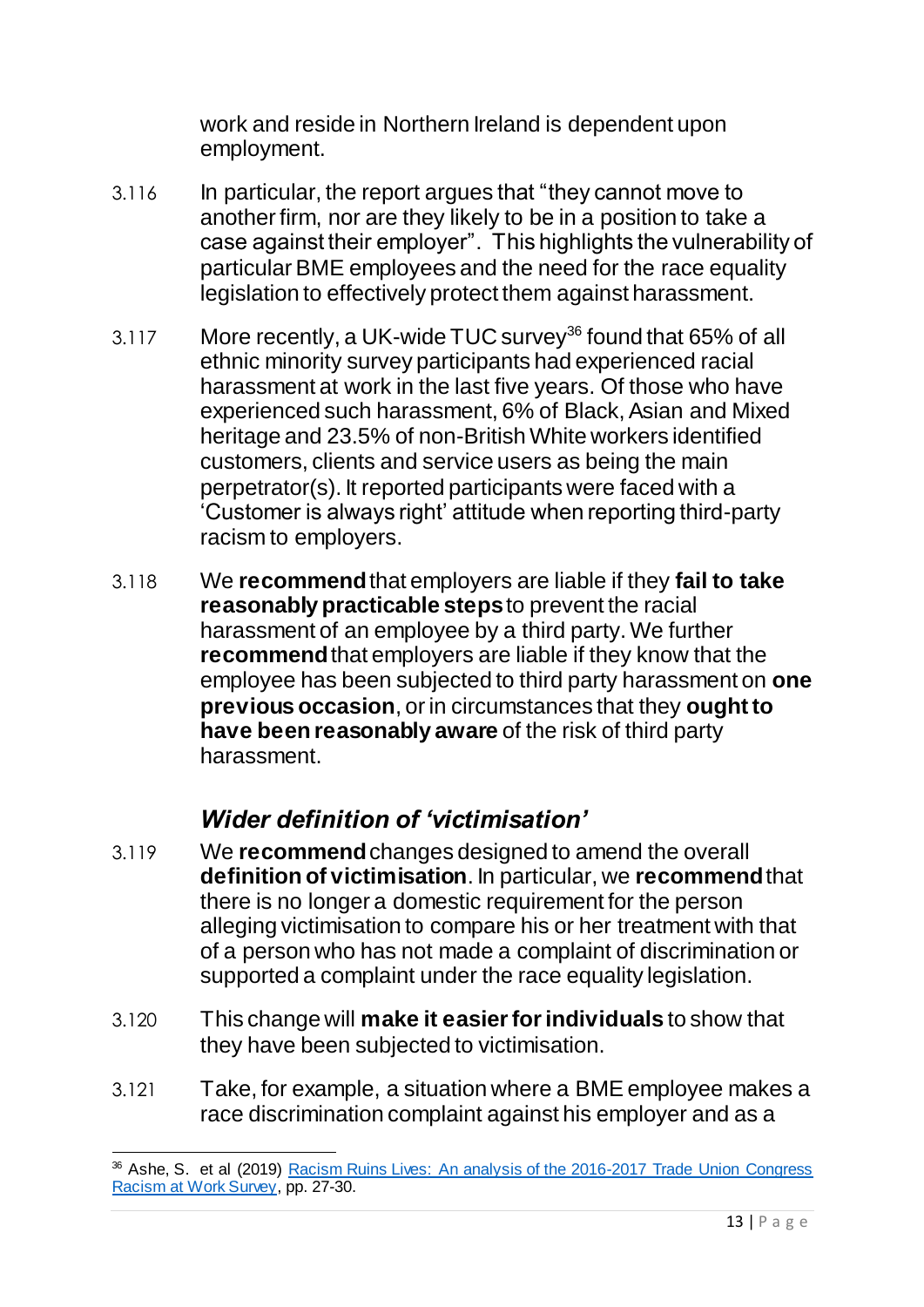result is denied promotion. This change to the race equality law will mean that the employee, when bringing a compliant of victimisation, would not have to compare his treatment with that of another employee who did not make a race discrimination complaint against his employer.

## <span id="page-15-0"></span>**4 Monitoring**

- 4.1 The Commission **recommends** the **collection, monitoring and evaluation of appropriate data** to ensure effective policy / service development and delivery and to fulfil obligations arising from Section 75 of the Northern Ireland Act 1998. The Commission recommends that the Executive and Department's ensure appropriate monitoring and evaluation are in place for the Racial Equality Strategy and across all relevant policy areas.
- 4.2 We further **recommend** that the Executive should adopt a systemic approach to produce disaggregated data that is comparable at EU level.
- 4.3 We note consideration of the collection of equality data in the European Commission's Report on the Implementation of the Racial Equality Directive and the Employment Equality Directive<sup>37</sup>. Measures to improve the collection of racial equality data would be welcomed.
- 4.4 Research by the Joseph Rowntree Foundation<sup>38</sup> has noted that 'with the current absence of robust, reliable statistical or administrative analysis, significant gaps exist in the knowledge base'<sup>39</sup> on BME groups in Northern Ireland. The report also highlighted that 'any impact on outcomes for people of ethnic minority backgrounds is unclear as data is required to demonstrate the policy effectiveness<sup>'40</sup>.

<sup>1</sup> <sup>37</sup> European Commission (2021) Report on the Implementation of the Racial Equality Directive and the **[Employment Equality Directive,](https://ec.europa.eu/info/sites/default/files/report_on_the_application_of_the_racial_equality_directive_and_the_employment_equality_directive_en.pdf) pp. 14-16.** 

<sup>&</sup>lt;sup>38</sup> Joseph Rowntree Foundation (2013) **Poverty and Ethnicity in Northern Ireland.** 

<sup>&</sup>lt;sup>39</sup> Joseph Rowntree Foundation (2013) **Poverty and Ethnicity in Northern Ireland.** p. 9.

 $40$  Joseph Rowntree Foundation (2013) [Poverty and Ethnicity in Northern Ireland.](https://www.jrf.org.uk/sites/default/files/jrf/migrated/files/poverty-ethnicity-northern-ireland-full.pdf) p. 22.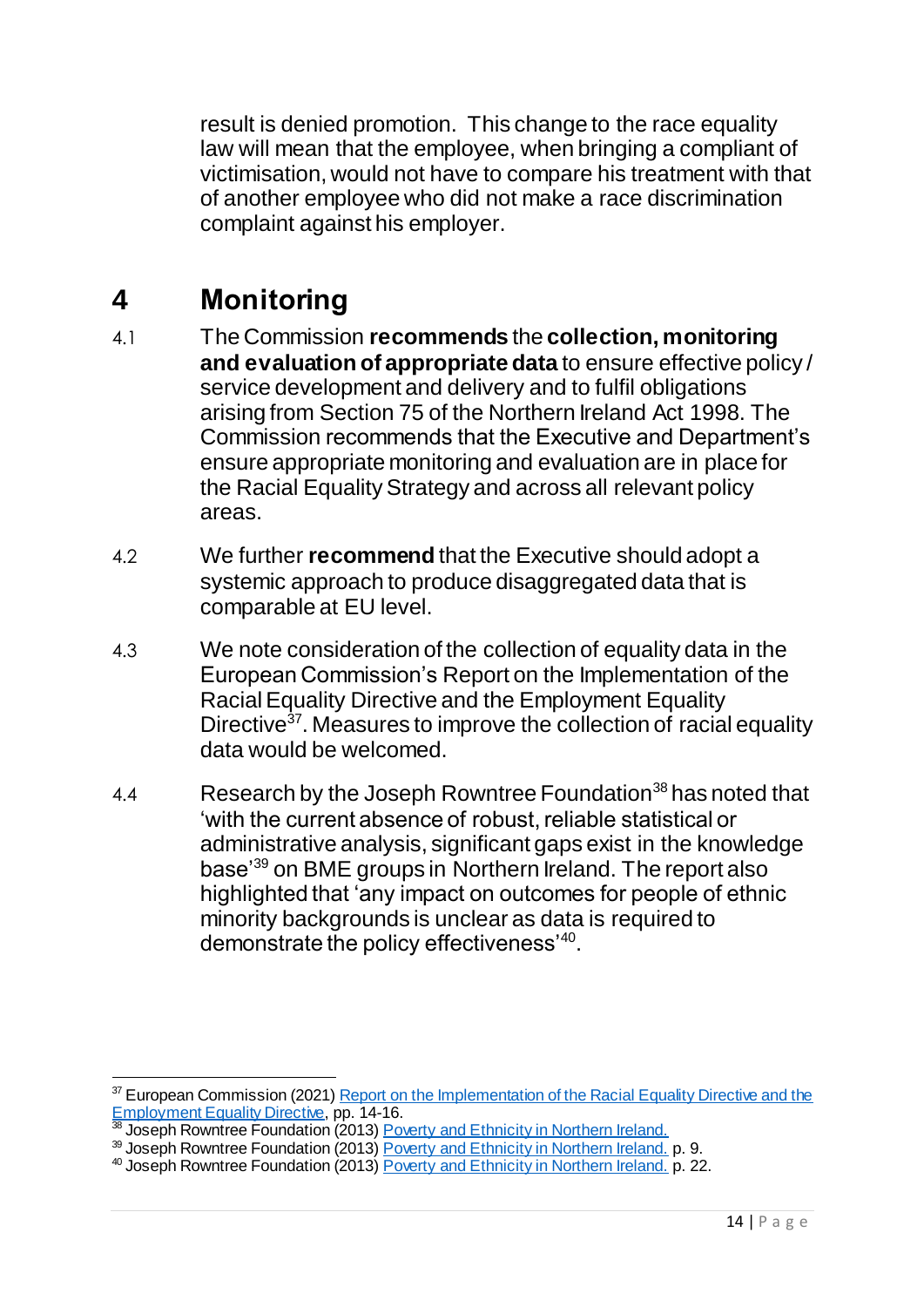- 4.5 The Racial Equality Strategy for Northern Ireland 2015-2025 committed to 'examine where ethnic monitoring should be introduced and consult on proposals for implementation<sup>'41</sup>.
- 4.6 The Executive Office subsequently commissioned research from the NI Assembly Research Service **'**Ethnic Monitoring – The Way Forward'**.** The report recommends that the RRO 1997 is amended to incorporate provisions analogous to Great Britain's Equality Act  $2010^{42}$  (but on the racial equality ground only), so as to impose a general duty on specified public authorities to work towards the elimination of racial discrimination and a specific duty to collect data on racial equality and set racial equality objectives.
- 4.7 The Commission understands that while the proposals set out in the report have not yet been formally considered by Ministers, TEO is contemplating a pilot ethnic monitoring scheme across a small number of public authorities.
- 4.8 The UN Committee on the Elimination of All Forms of Racial Discrimination has recommended the systematic collection and publication of disaggregated data on the enjoyment of rights by members of ethnic minorities in all fields of life by government in Northern Ireland<sup>43</sup>. The Advisory Committee on the Framework Convention on the Protection of National Minorities has recommended that: '*The authorities should prioritise integrating the collection of disaggregated equality data on the situation of persons belonging to national and ethnic minorities into the practices of all relevant departments and agencies in Northern Ireland as a means to adopting and implementing effective minority protection and equality promotion policies*' 44 .

# <span id="page-16-0"></span>**5 Equality Bodies**

5.1 The Equality Commission welcomes the European Commission's recent review of key equal treatment legislation,

 $\overline{a}$ <sup>41</sup> OFMdFM (2015) <u>Racial Equality Strategy 2015-2025</u>, p. 5

<sup>&</sup>lt;sup>42</sup> Specifically sections 149 and 153 of the Equality Act 2010.

<sup>43</sup> United Nations Committee on the Elimination of All Forms of Racial Discrimination (2016): Concluding [observations on the twenty-first to twenty-third periodic reports of United Kingdom of Great Britain and](https://tbinternet.ohchr.org/Treaties/CERD/Shared%20Documents/GBR/CERD_C_GBR_CO_21-23_24985_E.pdf?utm_source=NewZapp&utm_medium=email&utm_campaign=RaceEzine-KeyIssuesMay17)  [Northern Ireland,](https://tbinternet.ohchr.org/Treaties/CERD/Shared%20Documents/GBR/CERD_C_GBR_CO_21-23_24985_E.pdf?utm_source=NewZapp&utm_medium=email&utm_campaign=RaceEzine-KeyIssuesMay17) paragraph,14 page 4.

<sup>&</sup>lt;sup>44</sup> Advisory Committee on the Framework Convention for the Protection of National Minorities (2017): [Fourth Opinion on the United Kingdom adopted on 25 May 2016](https://rm.coe.int/CoERMPublicCommonSearchServices/DisplayDCTMContent?documentId=09000016806fb9ab&utm_source=NewZapp&utm_medium=email&utm_campaign=RaceEzine-KeyIssuesMay17), paragraph 50, page 17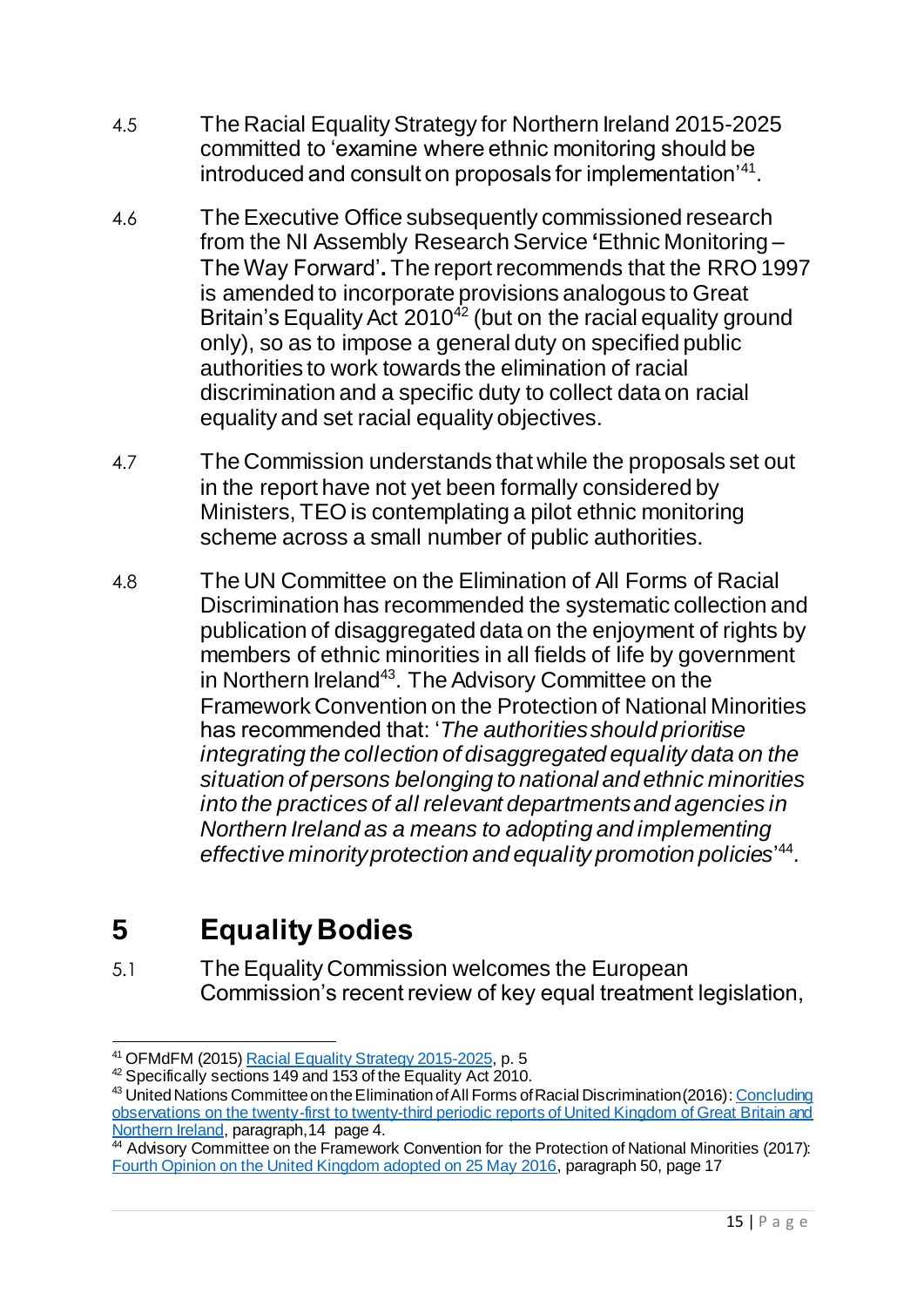the Racial Equality Directive and the Employment Directive, and its recent consultation on binding standards for equality bodies<sup>45</sup>.

- 5.2 In its recent review of the Racial Equality Directive and Employment Equality Directive, the European Commission said it would assess whether to propose possible legislation to strengthen role of national equality bodies. The Equality Commission has recently responded to this public consultation on proposed legislation on standards for equality bodies.
- 5.3 We recognise that Article 13 of the Racial Equality Directive provides for a role for equality bodies in relation to matters within the remit of the Directive. Specifically, it provides competencies for the functioning of equality bodies to promote equal treatment by providing independent assistance to victims of discrimination, conducting independent surveys, publishing independent reports and making recommendations on matters relating to discrimination<sup>46</sup>.
- 5.4 As mentioned above we note that the European Commission is considering introducing binding standards for equality bodies and therefore this may result in the powers and role/remit of equality bodies being enhanced and/or widened across a range of equality areas, including race. It is not clear from the Racial Equality Directive consultation, whether views are being sought regarding enhancing the powers or remit of equality bodies via changes to Article 13 of the Racial Equality Directive.
- 5.5 Should they be relevant to the review and for ease of reference we have included key recommendations raised in our response to the European Commission's consultation on binding standards for equality bodies, set out below. We would also be content to send on our full response if required.
- 5.6 Specifically, the Equality Commission considers that equality bodies should have a comprehensive mandate which covers all

<sup>1</sup> 45 European Commission, [Equality bodies: Bodies for the promotion of equal treatment and non](https://ec.europa.eu/info/policies/justice-and-fundamental-rights/combatting-discrimination/tackling-discrimination/equality-bodies_en)**[discrimination](https://ec.europa.eu/info/policies/justice-and-fundamental-rights/combatting-discrimination/tackling-discrimination/equality-bodies_en)** 

 $46$  The Equality Commission also notes that three subsequent Annex 1 equality Directives entrusted equality bodies with the same missions in their respective field: [the Gender Equality Directives in the](https://eur-lex.europa.eu/legal-content/EN/TXT/?uri=celex%3A32004L0113)  [field of goods and services,](https://eur-lex.europa.eu/legal-content/EN/TXT/?uri=celex%3A32004L0113) [in the field of employment](https://eur-lex.europa.eu/legal-content/EN/TXT/?uri=celex%3A32006L0054) and in the field o[f self-employment](https://eur-lex.europa.eu/legal-content/EN/TXT/?uri=celex%3A32010L0041).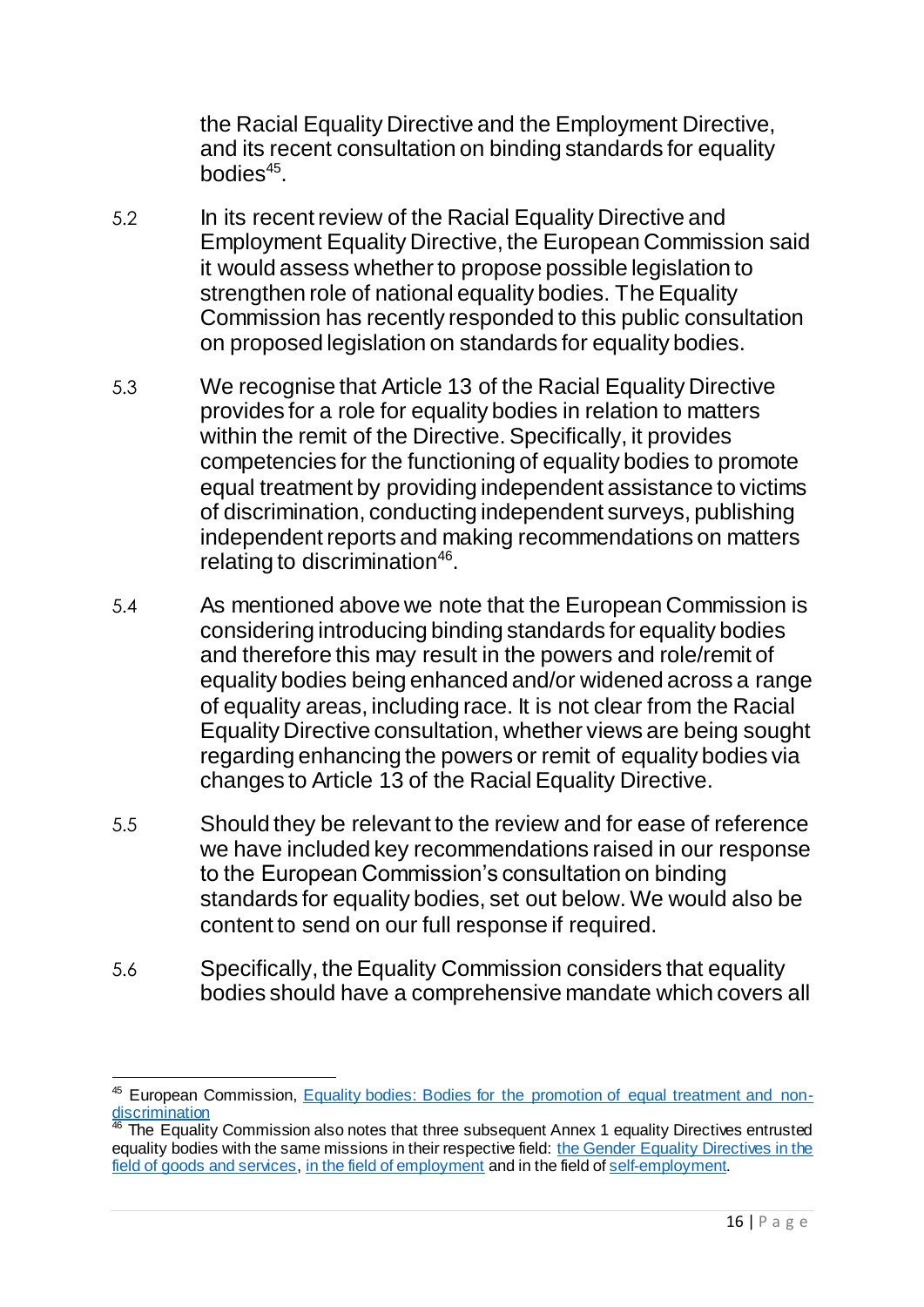grounds of discrimination<sup>47</sup> prohibited under EU law, and in all aspects of life – including discrimination based on race or ethnic origin.

- 5.7 We also support Equinet's recommendation that the mandate of equality bodies should cover both the public and private sectors<sup>48</sup>.
- 5.8 Further, we support Equinet's recommendation on the mandate of equality bodies covering all forms of discrimination, including direct and indirect discrimination, harassment, and instruction to discriminate, as well as victimisation<sup>49</sup>.
- 5.9 We believe that equality bodies should have adequate powers to promote and mainstream equality effectively. This could include provisions within future legislation to allow for formal engagement and input into policy and legislative processes and ensuring the provision of robust litigation powers.
- 5.10 The European Commission's report on the application of the Racial Equality and the Employment Equality Directives notes that some equality bodies lack sufficient litigation powers to ensure sufficient support to victims of discrimination. We support the call by Equinet for the inclusion of provisions to allow equality bodies to take cases in their own name. In particular, Equinet has recommended as follows:
- 5.11 "EU legislation should require that all equality bodies have robust litigation powers (including for strategic litigation) with legal standing before the courts (in individual and collective complaints and ex officio) and/or authoritative decision-making powers with legally binding decisions and the capacity to issue effective, proportionate and dissuasive sanctions."<sup>50</sup>
- 5.12 We also consider that equality bodies should have the power to promote and mainstream equality, including in the areas of awareness raising and data collection.

 $\overline{a}$ <sup>47</sup> As listed in Article 19 of the [Treaty on the Function of the European Union](https://eur-lex.europa.eu/legal-content/EN/TXT/?uri=celex%3A12012E%2FTXT) (TFEU) - sex/gender, racial or ethnic origin, religion or belief, disability, age and sexual orientation

<sup>&</sup>lt;sup>48</sup> Equinet (2016), [Developing Standards for Equality Bodies: An Equinet Working Paper](https://equineteurope.org/wp-content/uploads/2021/04/Legislating-for-strong-more-effective-NEBs-Recommendations.pdf) pp. 6-7

<sup>49</sup> Equinet (2016), [Developing Standards for Equality Bodies: An Equinet Working Paper](https://equineteurope.org/wp-content/uploads/2021/04/Legislating-for-strong-more-effective-NEBs-Recommendations.pdf)

<sup>50</sup> Equinet (2016), [Developing Standards for Equality Bodies: An Equinet Working Paper](https://equineteurope.org/wp-content/uploads/2021/04/Legislating-for-strong-more-effective-NEBs-Recommendations.pdf), p. 7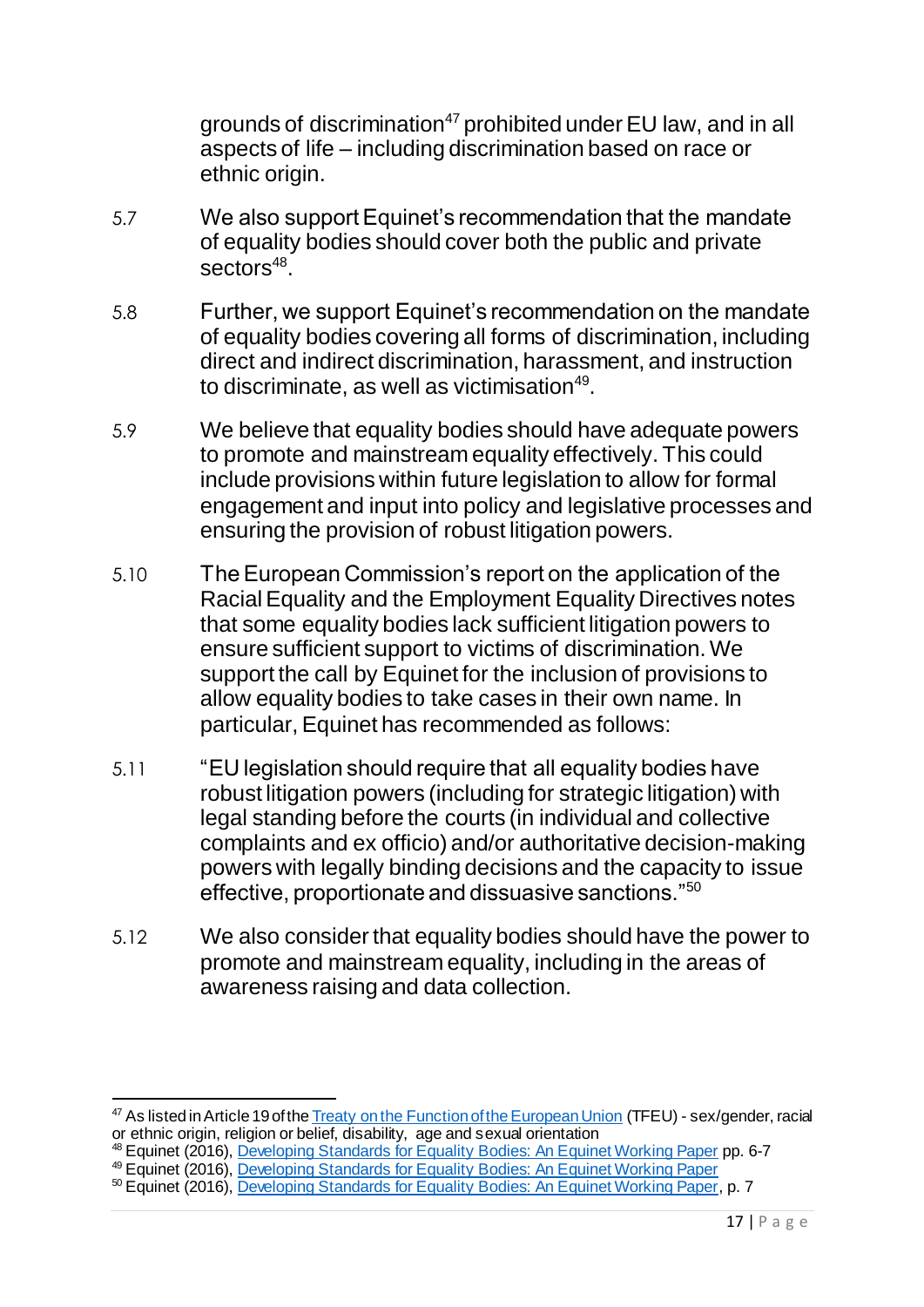## <span id="page-19-0"></span>**6 Conclusion**

- 6.1 We welcome the process to identify potential gaps in the Racial Equality Directive and suitable measures to address them.
- 6.2 We remind the European Commission that, as a result of the Protocol any changes by the EU which amend or replace the provisions in the Racial Equality Directive so as to enhance protections, will have implications for race equality rights in Northern Ireland.
- 6.3 We have developed a range of recommendations relating to racial equality law, which may of use in identifying gaps in the Racial Equality Directive.
- 6.4 We trust that the proposals and recommendations set out in this response are of assistance. If further discussion would be useful, please do not hesitate to contact us.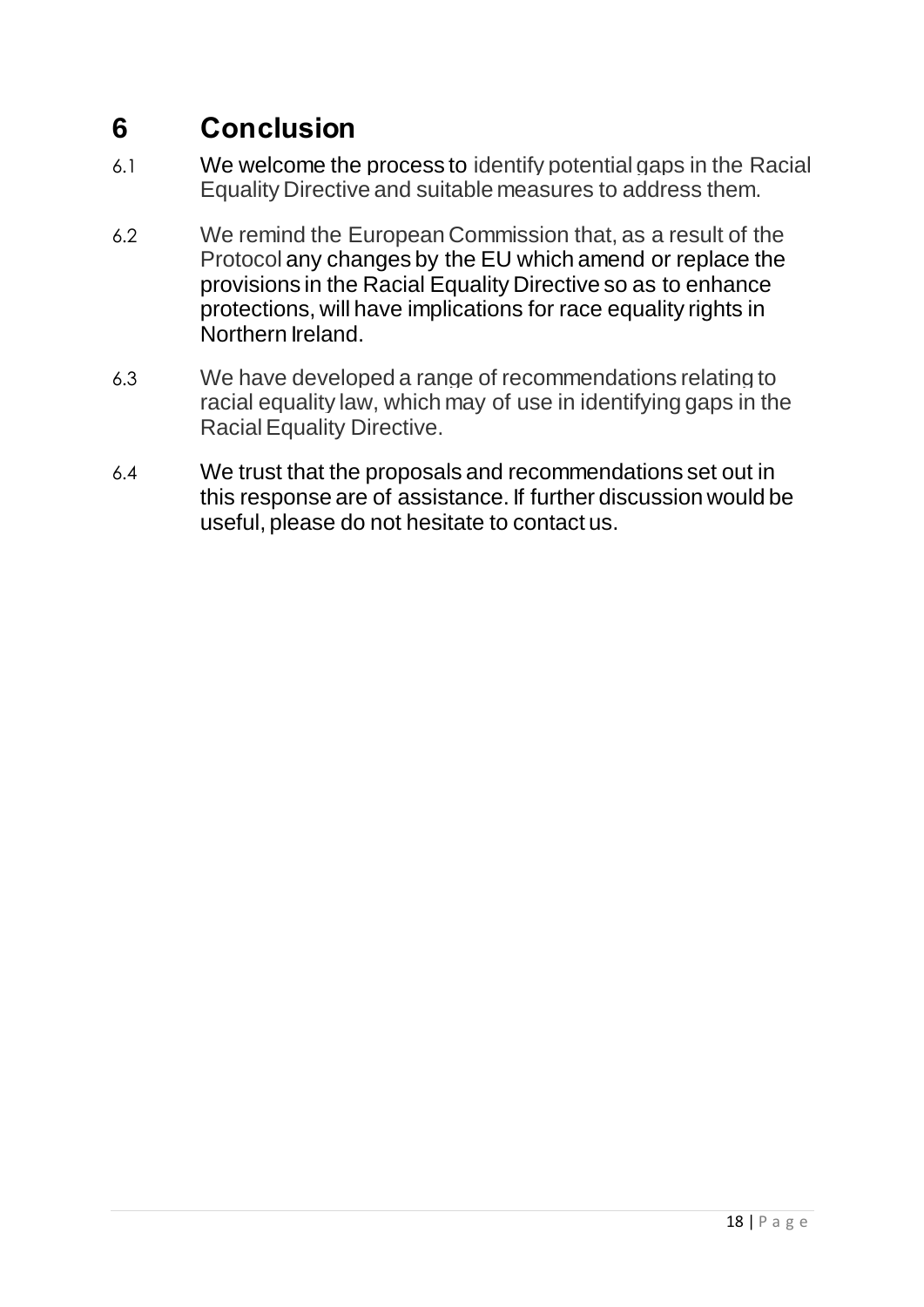### **Annex A: Role and Remit of the Equality Commission NI**

- <span id="page-20-0"></span>7.1 The Equality Commission for Northern Ireland ("the Commission") is an independent public body established under the Northern Ireland Act 1998.
- 7.2 In general terms, our statutory remit provides that we are to:
	- promote equality of opportunity and affirmative action
	- work towards the elimination of unlawful discrimination and harassment
	- keep relevant legislation under review
	- promote good relations between persons of different racial groups and good disability practice
	- oversee the effectiveness of statutory equality duties on public authorities.
- 7.3 Our powers and duties derive from a number of statutes. These provide protection against discrimination in employment and in the provision of goods, facilities and services on grounds of disability, race, religion and political opinion, sex and sexual orientation. On the grounds of age, protection against discrimination is available only in respect of employment.
- 7.4 We also have responsibilities arising from the Northern Ireland Act 1998 and Disability Discrimination Act 1995 in respect of overseeing the statutory equality and good relations duties on public authorities on the promotion of equality of opportunity and good relations.
- 7.5 The Commission, with the Northern Ireland Human Rights Commission, has been designated under the United Nations Convention on the Rights of Disabled Persons (UNCRPD) as the independent mechanism tasked with promoting, protecting and monitoring implementation of UNCRPD in Northern Ireland.
- 7.6 The European Union (Withdrawal Agreement) Act 2020 gave new duties and powers to the Commission, and to the Northern Ireland Human Rights Commission (NIHRC), effective from 1 January 2021. These enable the Commission to monitor, advise and report on, and enforce the UK Government's adherence to its commitment set out in Article 2 (1) of the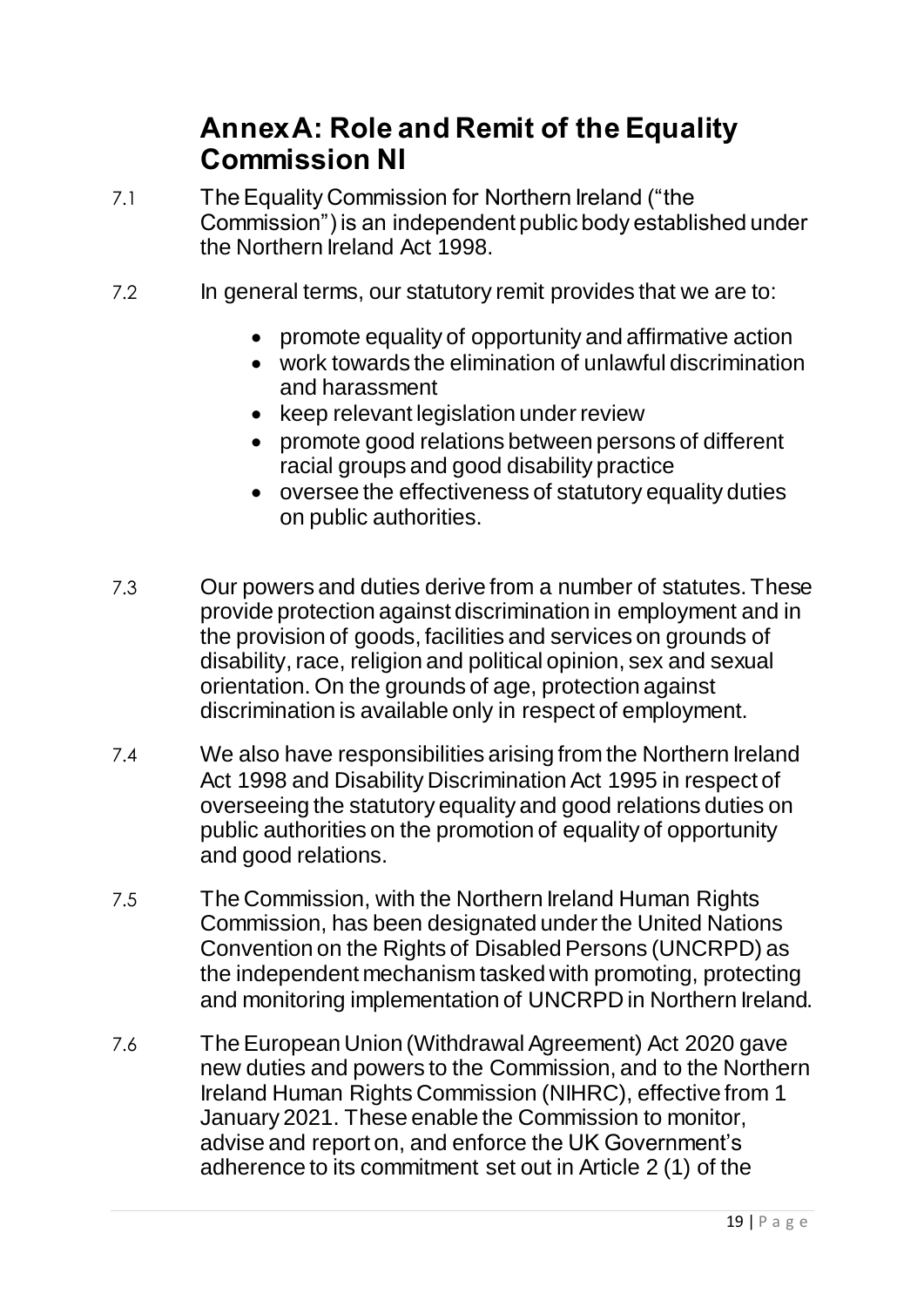Ireland/Northern Ireland Protocol to the Withdrawal Agreement. This commitment is to ensure that no diminution of rights, safeguards or equality of opportunity, as set out in that part of the 1998 Agreement entitled Rights, Safeguards and Equality of Opportunity results from the UK's withdrawal from the Union, including in the area of protection against discrimination.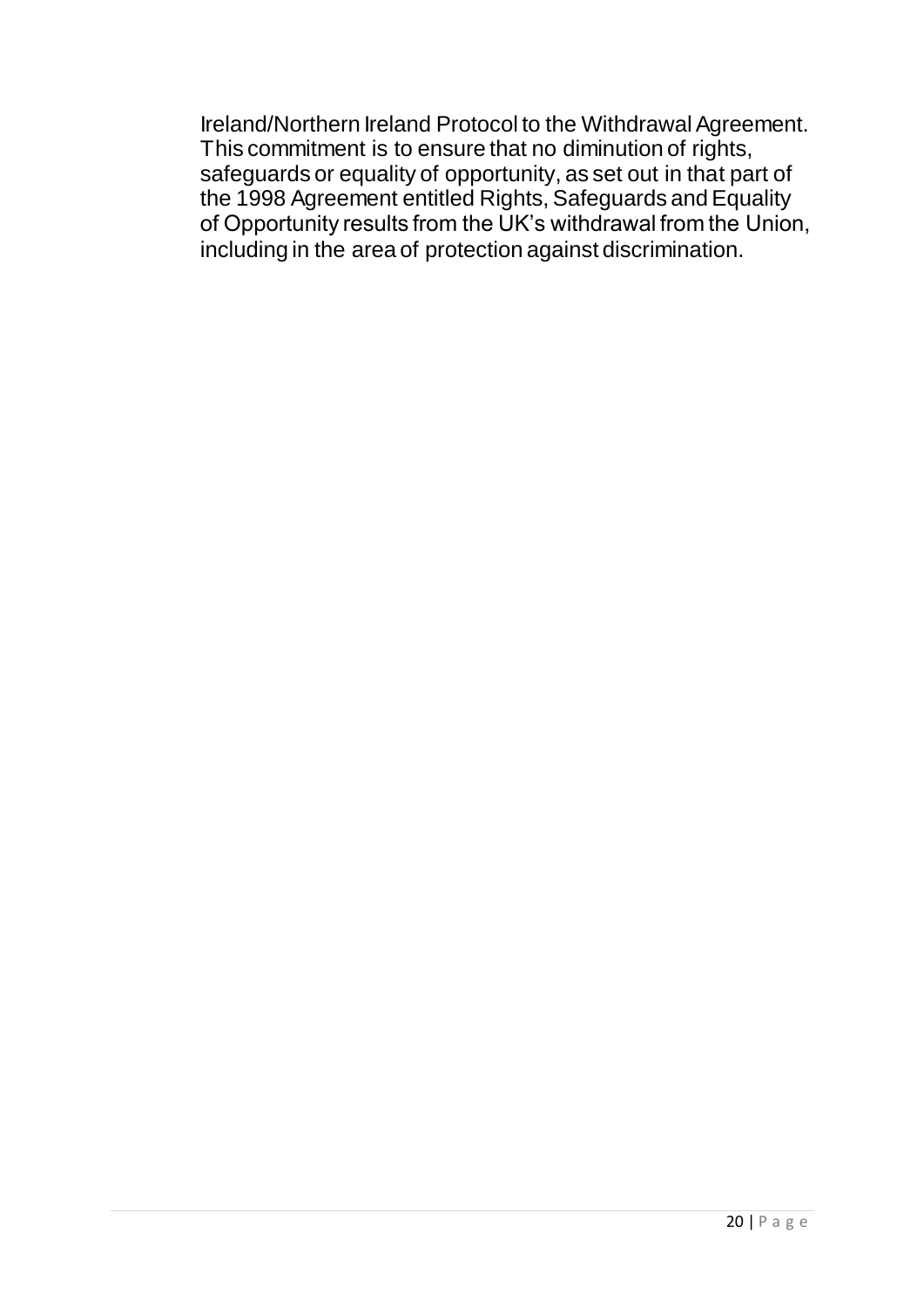### <span id="page-22-0"></span>**Annex B: Summary of ECNI race equality law recommendations**

- 8.1 We recommend action is taken to address legislative gaps in the **race equality legislation**, including via the Racial Equality Strategy 2016-2026 (RES).We also recommend that the **fair**  employment **legislation** is strengthened in order to improve workforce monitoring on racial grounds. In summary<sup>51</sup>, we **recommend**the **race equality legislation** is amended to:
	- provide increased protection against discrimination and harassment on the grounds of **colour** and **nationality.** We are clear that this is a **priority area** for reform<sup>52</sup>.
	- ensure broader protection against racial discrimination and harassment by **public bodies when carrying out their public functions**;
	- give stronger protection against**racial harassment**, including greater protection for employees against racial harassment by customers or clients;
	- increase protection for certain categories of **agency workers** against racial discrimination and harassment;
	- introduce new protection for **Councillors** against racial discrimination and harassment by local councils;
	- increase protection against **victimisation**;
	- introduce new protection against **multiple discrimination**,so that individuals have protection if they experience discrimination or harassment because of a combination of equality grounds;
	- expand the scope of voluntary **positive action**, so as to enable employers and service providers to lawfully take a wider range of steps to promote racial equality;

<sup>52</sup> ECNI (2009) [Proposals for Legislative Reform](http://www.equalityni.org/ECNI/media/ECNI/Publications/Delivering%20Equality/Proposals_for_legislative_reform060209.pdf?ext=.pdf)

 $\overline{a}$ <sup>51</sup> ECNI (2014) [Strengthening protection against racial discrimination: Recommendations for law reform](https://www.equalityni.org/ECNI/media/ECNI/Publications/Delivering%20Equality/RaceLawReform-FullReport.pdf)